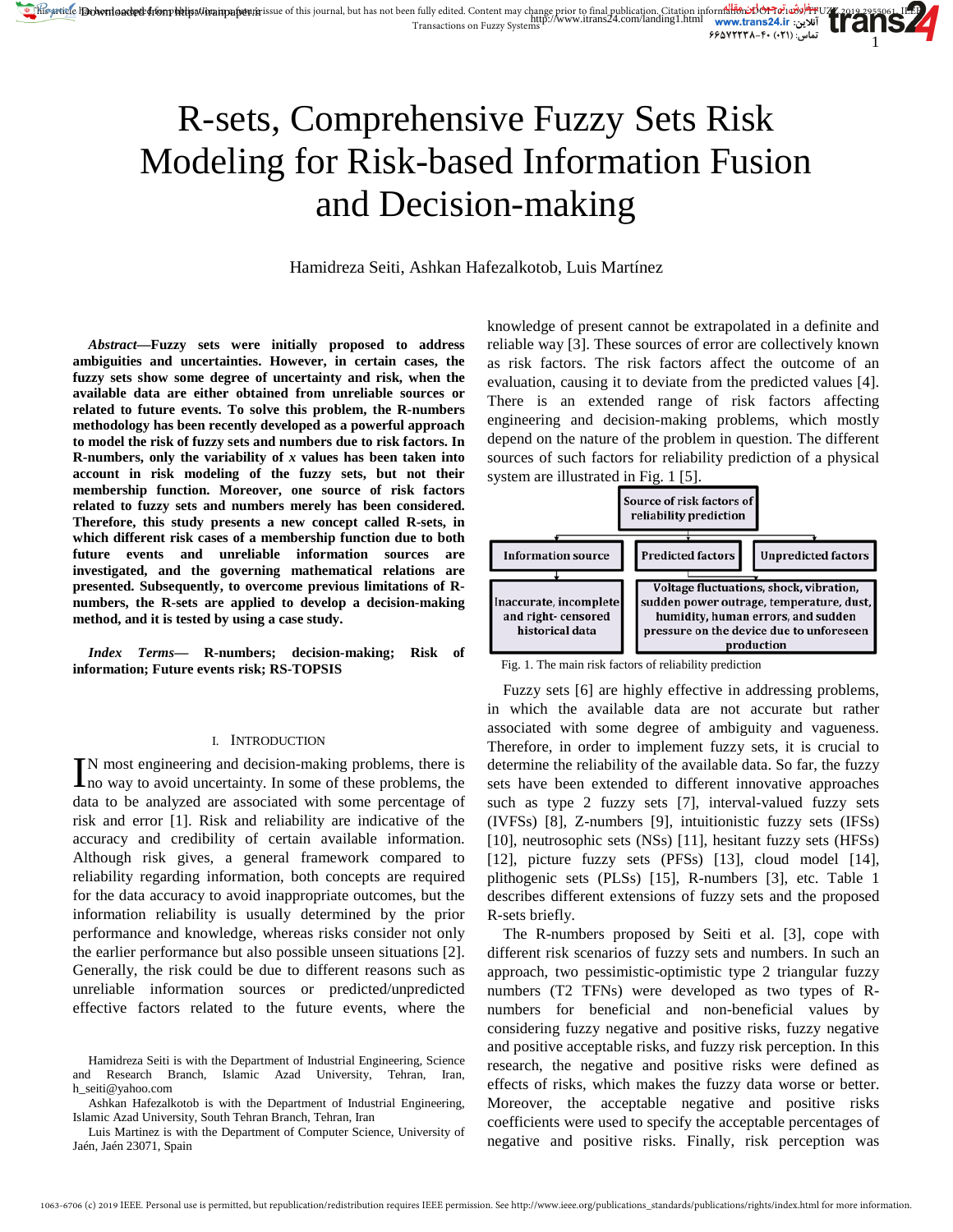incorporated into R-numbers formulas as the error percentage of risk estimations in the cases where human experts provided the reported risk values.

TABLE I The comparison of different fuzzy models with the proposed R-sets

| Different fuzzy<br>models | How to address uncertainty                                                                                                                                                                      |
|---------------------------|-------------------------------------------------------------------------------------------------------------------------------------------------------------------------------------------------|
| <b>HFS</b>                | Multiple membership functions                                                                                                                                                                   |
| <b>IVFSs</b>              | Upper and lower membership functions                                                                                                                                                            |
| <b>IFSs</b>               | Membership and non-membership functions                                                                                                                                                         |
| <b>NSs</b>                | Truth-membership function, indeterminacy-<br>membership function, falsity-membership function                                                                                                   |
| PLSs                      | Appurtenance degree of fuzzy, intuitionistic or<br>neutrosophic sets                                                                                                                            |
| <b>PFSs</b>               | Positive membership function, neutral membership<br>function, negative membership function                                                                                                      |
| Z-numbers                 | Fuzzy reliability                                                                                                                                                                               |
| R-numbers                 | Type 2 triangular fuzzy numbers through fuzzy<br>negative and positive risks, fuzzy negative and<br>positive acceptable risks and fuzzy risk perception                                         |
| Proposed R-sets           | Type 2 triangular fuzzy membership function through<br>pessimistic and optimistic risks of the information<br>source and influential factors and pessimistic and<br>optimistic acceptable risks |

However, the R-numbers methodology presents a few noteworthy research gaps:

1) As it mentioned in [3], the effects of risk factors on a specific fuzzy sets can be investigated in a three different cases, i.e., 1) the effects of risk on the membership function, 2) the risk influences on the  $X$  values, 3) the simultaneous impact of risk on the membership function and the  $X$  values. Although, the R-numbers can model the risk of membership function or the  $X$  values, the proposed methodology, and its relations have been extended mainly for the effects of the risk on the variability of  $X$  values rather than the membership function. Therefore, it seems convenient to develop a new mathematical model to correctly study and model the risk scenarios of the membership function.

2) The risk factors come from three different sources, i.e., predicted factors, unpredicted factors, and the unreliability of the information source (Fig. 1). Each risk source has different effects on fuzzy information and should be modeled differently. The R-numbers consider only one type of risk and have no clue for modeling the source and future events risks simultaneously.

Due to the fact that real world decision making problems needs to fill previous gaps, this paper presents a new uncertainty modeling approach so-called R-sets, which can be used to explain and justify the errors and risks associated with membership functions through modeling the risks associated with information sources and future events. Moreover, the Rsets methodology will be employed to extend the Technique for Order of Preference by Similarity to Ideal Solution (TOPSIS) to RS-TOPSIS and applied to failure modes and

effect analysis problem. Before introducing R-sets, various risk configurations linked to the information source and future event risks are investigated in different cases such as optimistic and pessimistic modes and acceptable risks and mathematical relations are analytically described with their relationships expressed.

The rest of this manuscript is organized as follows. Section 2 briefly discusses the type 1 and type 2 fuzzy sets and Rnumbers. Section 3 comprehensively discusses the different risk modeling of fuzzy sets. Section 4 introduces the concept of R-sets and RS-TOPSIS methodology. In Section 5, an example of FMEA analysis using the proposed R-sets and RS-TOPSIS is are provided to elucidate the applicability of R-sets in real problems. Finally, Section 6 makes conclusions and suggests future research directions.

### II. PRELIMINARIES

In this section, we briefly discuss type 1 (T1) and type 2 fuzzy sets (T2 FSs) and R-numbers as they are essential to have an insight of these to grasp the concept of R-sets.

# *A. Fuzzy sets*

Fuzzy set A is a class with the membership grades in a universe of discourse  $X$ , where  $X$  is a non-empty universe, either finite or infinite and it is defined by a membership function  $\mu_A(x)$  which belongs to each element where  $x \in X$ and  $\mu_A(x) \in [0,1]$ . If  $\mu_A(x) = 1$  describes that x is the full member of A, while  $\mu_A(x) = 0$  means non-membership, unlike the standard sets, other membership degrees are admitted [16]. In fact, FSs are generalizations of the classical sets represented by their membership functions.

**Definition 1.** Fuzzy set  $A$  in the universe of discourse  $X$  can be defined as follows [17]:

$$
A = \{ (x, \mu_A(x)) | x \in X \},
$$
 (1)

where

$$
\mu_A(x): X \to [0, 1]. \tag{2}
$$

Other definitions have been proposed in the literature for describing A such as  $A = \sum_{i=1}^{n} \mu_A(x_i) / x_i$  for finite universe of X and  $A = \int_X \mu_A(x_i)/x_i$  for an infinite X [17].

**Definition 2.** The operations of fuzzy sets between  $A =$  $\{x, \mu_A(x)\}\$ and  $B = \{x, \mu_b(x)\}\$ could be enlisted as follows [18].

### **Union:**

$$
A \cup B \Leftrightarrow \mu_{A \cup B} = \mu_A \vee \mu_B. \tag{3}
$$

**Intersection:**

$$
A \cap B \Leftrightarrow \mu_{A \cap B} = \mu_A \wedge \mu_B. \tag{4}
$$

Complement:

\n
$$
\bar{A} \Leftrightarrow \mu_{\bar{A}} = 1 - \mu_A.
$$
\n(5)

**Algebraic Product:**

$$
A.B \Leftrightarrow \mu_{A.B} = \mu_A \mu_B. \tag{6}
$$

# **Algebraic Sum:**

$$
A + B \Leftrightarrow \mu_{A+B} = \mu_A + \mu_B - \mu_A \mu_B =
$$
  
1 - (1 - \mu\_A)(1 - \mu\_B). (7)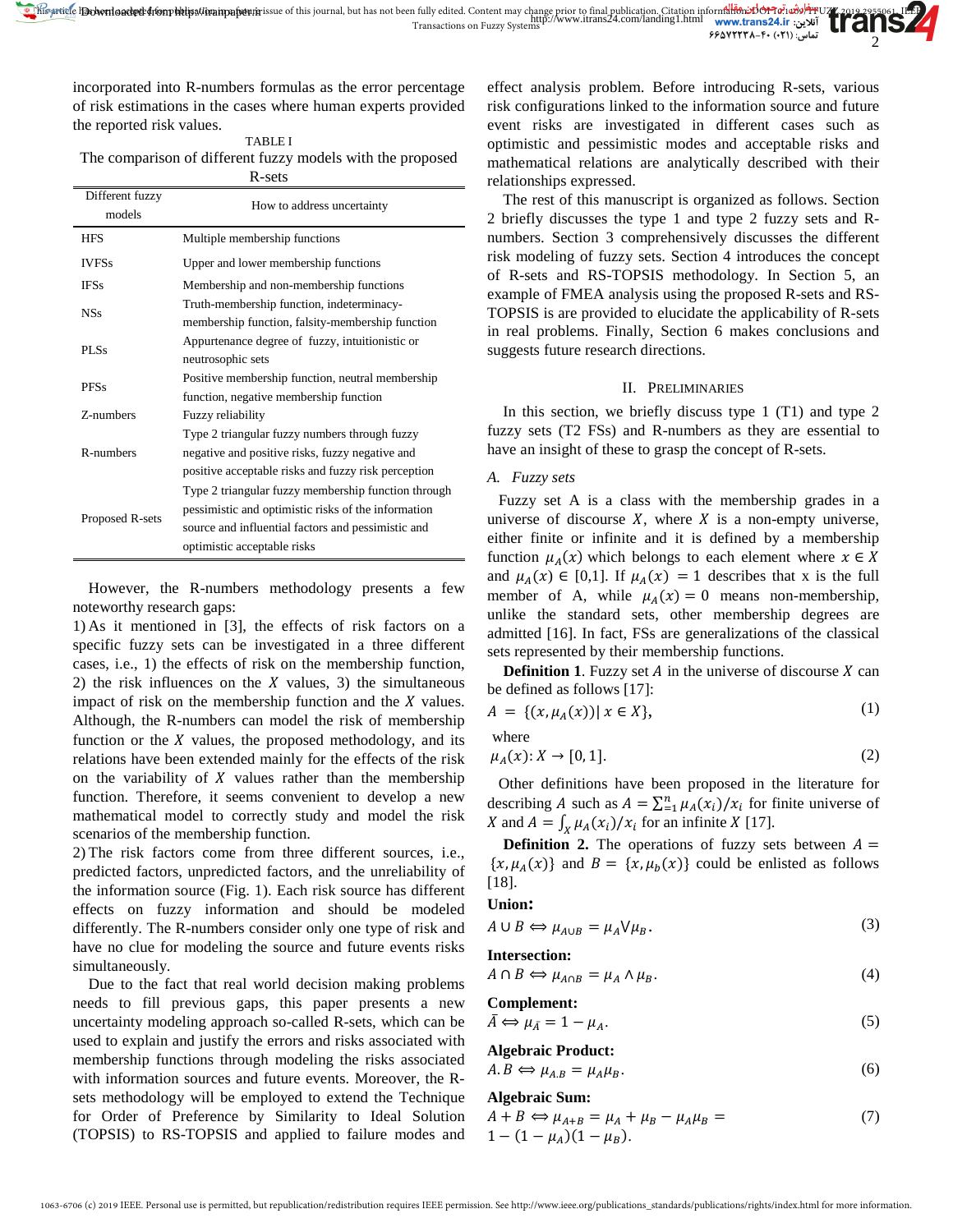Fuzzy numbers can be defined as a generalization of classical real numbers and can be considered as a nested stack of intervals [16]. Fuzzy numbers are able to model epistemic uncertainty and are essential in the fuzzy analysis, and have wide applications in fuzzy sets, and fuzzy logic [16]. One of the most widely used fuzzy numbers is triangular fuzzy numbers, which is briefly explained as follows.

**Definition 3**. A triangular fuzzy number (TFN)  $\tilde{A}$  on ℝ with a membership function  $\mu_{\tilde{A}}(x) : \mathbb{R} \to [0,1]$  can be described using (8) [3].

$$
\mu_{\tilde{A}}(x) = \begin{cases} (x - a_1)/(a_2 - a_1), & a_1 \le x < a_2 \\ (a_3 - x)/(a_3 - a_2), & a_2 \le x \le a_3 \\ 0, & \text{otherwise} \end{cases}
$$
 (8)

Here,  $a_1$  and  $a_3$  are the lower and upper bounds of the fuzzy number  $\tilde{A}$ , respectively, and  $a_2$  is the modal value. The TFN can also be defined as  $\tilde{A} = (a_1, a_2, a_3)$ .

### *B. Type-2 fuzzy sets*

Type 2 fuzzy sets are an extension to T1 FSs, which their membership grades are themselves T1 FSs. The main advantage of T2 FSs is their capacity for dealing with the second-order uncertainties due to multiple sources [19]. The T2 FSs usually appear in two forms, i.e., the interval and generalized forms [20]. In interval T2 FS, each secondary membership grade is equal to one, but in the generalized T2 FS (GT2 FS) the secondary membership degree of an element is defined by a value in  $[0,1]$  which, handle much more uncertainty that is subtle and sophisticated. Generally, the Rsets methodology is constructed based on GT2 FS [19], [20]. The main definitions and characteristics of GT2 FS are as follows.

**Definition 4.** A T2 FS A  $\tilde{ }$  can be defined by  $\mu_{\tilde{A}} : X \times U \rightarrow$ U, in which x is the primary variable of  $\tilde{A}$  and X is the universe of discourse of  $x$ . The 3-D membership function of  $A^{\sim}(\mu_{\tilde{A}}(x, u))$  can be described through (9) [21].

$$
\tilde{A} = \{ ((x, u), \mu_{\tilde{A}}(x, u)) | x \in X, u \in [0, 1] \}
$$
\n(9)

where u is the secondary variable and  $u \in [0,1]$ . Besides  $\mu_{\tilde{A}}(x, u)$  is recognized as secondary membership grade of x and the primary membership of is defined as  $J_x =$  $\{(x, u) | u \in [0,1], \mu_{\tilde{A}}(x, u) > 0\}$ 

**Definition 5.** The footprint of uncertainty (FOU) of  $\tilde{A}$  is 2-D support of  $\mu_{\tilde{A}}(x, u)$  and is defined as follows [21]:

$$
FOU(\tilde{A}) = \{(x, u) | x \in X \text{ and } u \in \left[ \underline{\mu}_{\tilde{A}}(x), \bar{\mu}_{\tilde{A}}(x) \right] \},\tag{10}
$$
 where

$$
\begin{cases}\n\underline{\mu}_{\tilde{A}}(x) = \inf \{u | u \in [0,1], \mu_{\tilde{A}}(x, u) > 0\} \\
\overline{\mu}_{\tilde{A}}(x) = \sup \{u | u \in [0,1], \mu_{\tilde{A}}(x, u) > 0\}\n\end{cases}
$$
\n(11)

**Definition 6.** The type 2 triangular fuzzy number  $\tilde{A}$  can be defined using a triangular fuzzy number with fuzzy elements as follows [3]:

$$
\tilde{\tilde{A}} = (\tilde{A}_l, \tilde{A}_m, \tilde{A}_u) \tag{12}
$$

where  $\tilde{A}_l$  and  $\tilde{A}_u$  are the fuzzy lower and upper bounds of  $\tilde{A}$ and  $\tilde{A}_m$  is the fuzzy modal value.

**Definition 7.** Let us consider two T2 TFNs 
$$
\tilde{A} = \begin{pmatrix} (a_{11}, a_{12}, a_{13}), \\ (a_{21}, a_{22}, a_{23}), \\ (a_{31}, a_{32}, a_{33}) \end{pmatrix}
$$
 and  $\tilde{B} = \begin{pmatrix} (b_{11}, b_{12}, b_{13}), \\ (b_{21}, b_{22}, b_{23}), \\ (b_{31}, b_{32}, b_{33}) \end{pmatrix}$ , then we have:

$$
\tilde{\tilde{A}} \oplus \tilde{\tilde{B}} = \begin{pmatrix} (a_{11} + b_{11}, a_{12} + b_{12}, a_{13} + b_{13}), \\ (a_{21} + b_{21}, a_{22} + b_{22}, a_{23} + b_{23}), \\ (a_{31} + b_{31}, a_{32} + b_{32}, a_{33} + b_{33}) \end{pmatrix},
$$
(13)

$$
\tilde{A} \ominus \tilde{B} = \begin{pmatrix} (a_{11} - b_{13}, a_{12} - b_{12}, a_{13} - b_{11}), \\ (a_{21} - b_{23}, a_{22} - b_{22}, a_{23} - b_{21}), \\ (a_{31} - b_{33}, a_{32} - b_{32}, a_{33} - b_{31}) \end{pmatrix},
$$
(14)

$$
\tilde{A} \otimes \tilde{B} = \begin{pmatrix} (a_{11}b_{11}, a_{12}b_{12}, a_{13}b_{13}), \\ (a_{21}b_{21}, a_{22}b_{22}, a_{23}, b_{23}), \\ (a_{31}b_{31}, a_{32}b_{32}, a_{33}b_{33}) \end{pmatrix},
$$
(15)  

$$
\tilde{A} \otimes \tilde{B} = \begin{pmatrix} \left(\frac{a_{11}}{b_{33}}, \frac{a_{12}}{b_{32}}, \frac{a_{13}}{b_{31}}\right), \\ \left(\frac{a_{21}}{b_{23}}, \frac{a_{22}}{b_{22}}, \frac{a_{23}}{b_{21}}\right), \\ \left(\frac{a_{31}}{b_{13}}, \frac{a_{32}}{b_{12}}, \frac{a_{33}}{b_{11}}\right) \end{pmatrix},
$$
(16)

#### *C. R-numbers*

R numbers method has been developed to explain or justify the errors and risks of future events associated with fuzzy numbers, although its application is not limited only to fuzzy numbers. The following are the main definitions of R-numbers methodology.

**Definition 8.** The R-numbers for arbitrary fuzzy number  $\tilde{B}$ with lower limit  $l_{\tilde{B}}$  and upper limit  $u_{\tilde{B}}$  in beneficial and nonbeneficial modes are denoted by  $R_h(\tilde{B})$  and  $R_c(\tilde{B})$  and can be described as follows [3]:

$$
R_b\left(\tilde{B}\right) = \left(R_{1b}\left(\tilde{A}\right), R_{2b}\left(\tilde{B}\right), R_{3b}\left(\tilde{B}\right)\right), \text{ where } (17)
$$
\n
$$
\begin{cases}\nR_{1b}\left(\tilde{B}\right) = \max\left(\tilde{B}\otimes\left(1 \ominus \min\left(\frac{r}{1 \ominus \tilde{R}P^{-}}, r\right) \otimes \left(1 \ominus \overline{A}R^{-}\right)\right), l_B\right) \\
R_{2b}\left(\tilde{B}\right) = \tilde{B} \\
R_{3b}\left(\tilde{B}\right) = \min\left(\tilde{B}\otimes\left(1 \oplus \frac{r^{+}}{1 \ominus \tilde{R}P^{+}} \otimes \left(1 \ominus \overline{A}R^{+}\right), u_{\tilde{B}}\right)\right)\n\end{cases}
$$
\n
$$
\begin{cases}\n0 < r^{-} < 1, r^{+} > 0\n\end{cases}
$$
\n
$$
(18)
$$

and

$$
R_c(\tilde{B}) = (R_{1c}(\tilde{B}), R_{2c}(\tilde{B}), R_{3c}(\tilde{B})), \text{ where } (19)
$$

$$
\begin{cases}\nR_{1c}(\tilde{B}) = \max\left(\tilde{B} \otimes \left(1 \ominus \min\left(\frac{\tilde{r}^+}{1 \ominus \tilde{R}P^+}, \tau\right) \otimes (1 \ominus \widetilde{AR^+})\right), l_{\tilde{B}}\right) \\
R_{2c}(\tilde{B}) = \tilde{B} \\
R_{3c}(\tilde{B}) = \min\left(\tilde{B} \otimes \left(1 \oplus \frac{\tilde{r}^-}{1 \ominus \tilde{R}P^-} \otimes (1 \ominus \widetilde{AR^-})\right), u_{\tilde{B}}\right) \\
\tilde{r}^- > 1, 1 < \tilde{r}^+ < 0\n\end{cases},\n\tag{20}
$$

in which  $\tau$  is a number infinitely close to one and  $\tilde{r}^-$  and  $\tilde{r}^+$ are fuzzy negative and positive risks and are defined as the fuzzy error and risk, which leads the fuzzy numbers becomes worse or better in the future. The fuzzy amount of positive and negative risks that can be tolerated by decision-makers are denoted by  $AR^-$  and  $AR^+$ , respectively, and  $RP^-$  and  $RP^+$  are experts' fuzzy risk perceptions related to negative and positive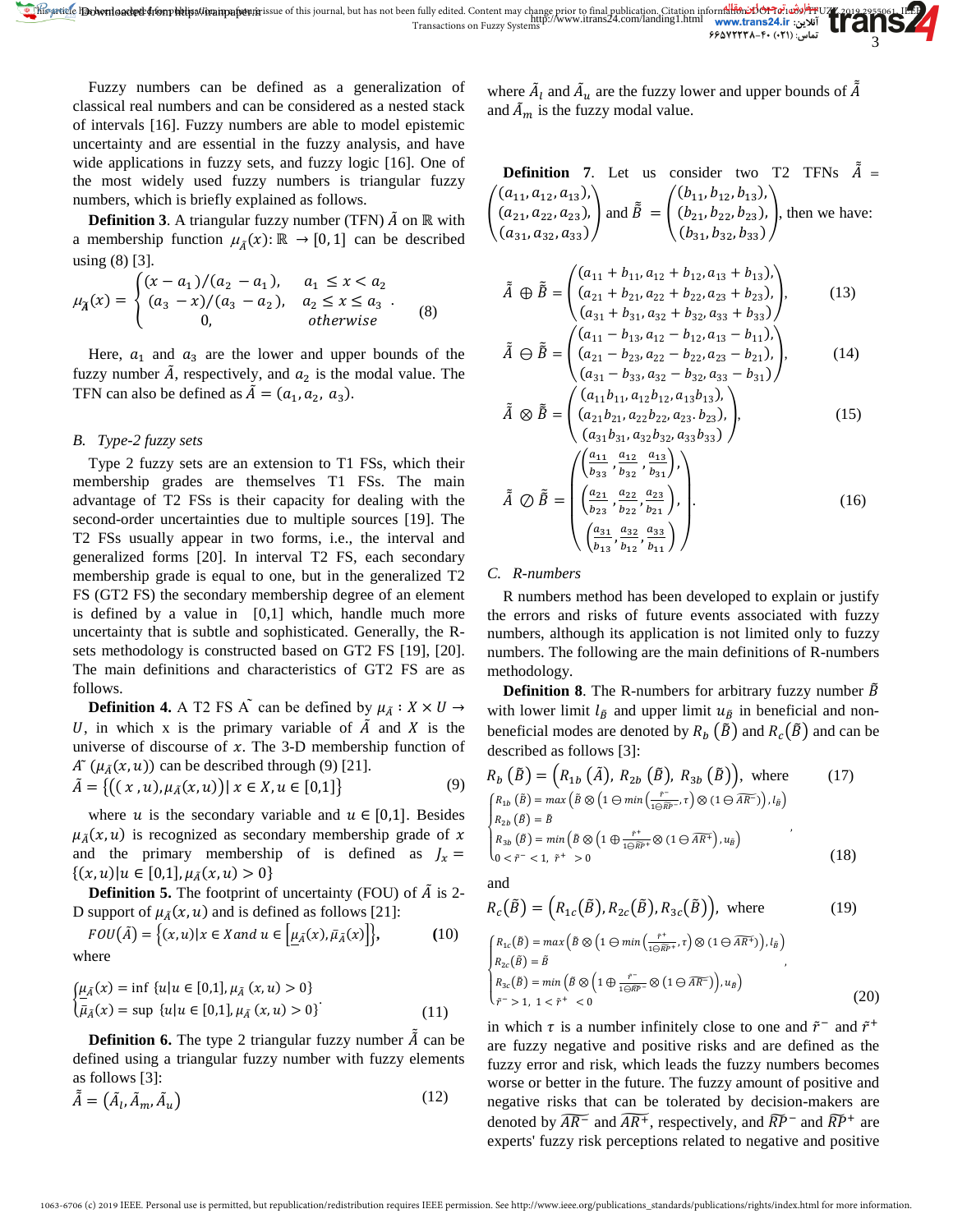risks. In these relations,  $AR^{-}$  and  $AR^{+}$  values are always between zero and one but the possible range of  $\widetilde{RP}^-$  and  $\widetilde{RP}^+$ is defined as follows [3]:

 $\left\{\right.$  Neutral Experts  $\qquad \qquad 0$ Optimist Experts  $0 < \widetilde{RP}^-$ ,  $\widetilde{RP} < 1$  $Express \, -\infty < RP^-, RP < 0$  $(21)$ 

**Definition 9.** The main algebraic operations between two R-numbers  $R(\tilde{A})$  and  $R(\tilde{B})$  can be performed using (22) [3].

$$
\begin{cases}\nR(\tilde{A}) \oplus R(\tilde{B}) = (R_1(\tilde{A}) \oplus R_1(\tilde{B}), R_2(\tilde{A}) \oplus R_2(\tilde{B}), R_3(\tilde{A}) \oplus R_3(B)) \\
R(\tilde{A}) \ominus R(\tilde{B}) = (R_1(\tilde{A}) \ominus R_3(\tilde{B}), R_2(\tilde{A}) \ominus R_2(\tilde{B}), R_3(\tilde{A}) \ominus R_1(\tilde{B})) \\
R(A) \otimes R(\tilde{B}) = (R_1(\tilde{A}) \otimes R_1(\tilde{B}), R_2(A) \otimes R_2(\tilde{B}), R_3(\tilde{A}) \otimes R_3(\tilde{B})) \\
R(\tilde{A}) \oslash R(\tilde{B}) = (R_1(\tilde{A}) \oslash R_3(\tilde{B}), R_2(\tilde{A}) \oslash R_2(\tilde{B}), R_3(\tilde{A}) \oslash R_1(\tilde{B}))\n\end{cases} (22)
$$

#### III. RISK MODELING OF FUZZY SETS

This section explores different schemes of risk modeling of fuzzy set membership functions considering two different cases, i.e., risk modeling of a membership function due to the risk of the information source and risk modeling of membership function due to future influential factors. Additionally, different configurations, arising, e.g., due to pessimistic and optimistic risks, in the two mentioned cases are also exemplified. Risk modeling due to the information source is discussed in Section 3.1, while due to the future influential factors is outlined in Section 3.2, risk modeling by taking simultaneously both information source risk and future events risk is investigated in Section 3.3, and other schemes of risk modeling of fuzzy sets are elaborated in Section 3.4.

# *A. Risk modeling of fuzzy sets due to risk and error of information source*

Depending on the nature of the problem, a set of different cases may be considered in risk modeling of the specific membership function due to the existence of risk and error in the information source, which is comprehensively investigated in this section. For this purpose, three cases such as pessimistic, optimistic, and pessimistic-optimistic are considered in coming subsections. Depending on the nature of the information source and effective variables on the information source, either of the cases may occur. In a pessimistic case, the existence of risk and error of information source results in the obtained membership degree would be higher than the actual one, while in an optimistic case, the existence of risk leads to a decrease in the reported value of the source in contrast to the actual one, and the pessimisticoptimistic mode represents the general form of the membership risk modeling, thus existing as a combination of the two previous cases.

# *1) The pessimistic interval of the membership function thorough considering the pessimistic risk of the information source*

Assume that the presence of risk affecting the information source results in a higher output value than the actual value. In this case, the obtained value is higher than the exact value; thus, the data need to be discarded.

**Theorem 1**. Let the maximum risk of an information source S in pessimistic mode be denoted as  $r^{PS}$  max. Thus, for a fuzzy set  $\tilde{A} = \{ (x, \mu_{\tilde{A}}(x)) | \forall x \in X \}$  that is obtained by an information source S, the discounted membership function, i.e.,  $\mu^{PS}_{\tilde{A}}(x)$ , considering the risk of  $r^{PS}$  <sub>max</sub>, is depicted as:

$$
\begin{cases}\n\mu^{PS}{}_A(x) = \frac{\mu_{\widetilde{A}}(x)}{1 + r^{PS} \max}, & (23) \\
r^{PS}{}_{}_{max} > 0\n\end{cases}
$$
\nwhere  $\mu^{PS}{}_S(x)$  is the discounted (persistent)  $\mu_z(x)$ 

where  $\mu^{PS}_{\tilde{A}}(x)$  is the discounted (pessimistic)  $\mu_{\tilde{A}}(x)$ .

**Proof.** The risk or error of specific data can be defined as the deviation of the exact parameter from the obtained value, and it can be obtained as follows [22]:

$$
r = \frac{|Approximate value - Exact value|}{Exact value}.
$$
 (24)

In the pessimistic case, as the obtained membership degree is greater than the exact membership degree, we obtain from (24),

$$
\mu_{\tilde{A}}(x) > \mu^{PS}_{\tilde{A}}(x) \to \nr^{PS}_{max} = \frac{\mu_{\tilde{A}}(x) - \mu^{PS}_{\tilde{A}}}{\mu^{PS}_{\tilde{A}}} \to \mu^{PS}_{\tilde{A}} = \frac{\mu_{\tilde{A}}(x)}{(1 + r^{PS}_{max})}.
$$
\n(25)

This proves the proposed relation.■

Furthermore, as the exact parameter is not known and the derived value of  $\mu^{PS}_{\tilde{A}}(x)$  is determined from the maximum possible risk, which does not always occur in reality, we can describe an interval of pessimistic values for membership function that indicates the possible range of exact membership function in the presence of  $r^{PS}$  <sub>max</sub>.

**Definition 10.** If the pessimistic interval of  $\mu_{\bar{A}}(x)$  is indicated with  $I\mu^{PS}_{\tilde{A}}(x)$ , the pessimistic fuzzy set  $\tilde{A}^{PS}$  is obtained in the same way as explained below:

$$
\tilde{A}^{PS} = \left\{ \left( x, I\mu^{PS}{}_{\tilde{A}}(x) \right) \middle| \forall x \in X \right\},\tag{26}
$$

$$
I\mu^{PS}_{\tilde{A}}(x) = \left[\mu^{PS}_{\tilde{A}'}\mu_{\tilde{A}}(x)\right].
$$
 (27)

**Example 1.** Let  $X$  be a set and  $\tilde{A}$  a fuzzy set as:

$$
X = \{1, 2, 3, 4\},\
$$
  

$$
\tilde{A} = \{(1, 0.2), (2, 0.4), (3, 0.5)\}.
$$

By assuming a risk of  $r^{PS}$ <sub>max</sub> = 0.2, the pessimistic fuzzy

sets  $\tilde{A}^{PS}$  can be derived using (26) as follows:  $\tilde{A}^{PS} = \{(1, [0.167, 0.2]), (2, [0.33, 0.4]), (3, [0.416, 0.5])\}.$ 

# *2) The optimistic interval of membership function based on the optimistic risk of an information source*

Let us assume that depending on the historical data and other influential factors, the obtained membership function from the information source,  $S$ , is lower than the actual values. In this case, if the aim is to obtain correct output values, then the reported values must be enhanced similarly as per the error.

**Theorem 2.** Similar to the pessimistic mode, assume the maximum optimistic risk value of the membership degree by source S to be  $r^{OS}$   $_{max}$ , thus taking into account the optimistic mode for the membership function, the inflated mode can be described as follows: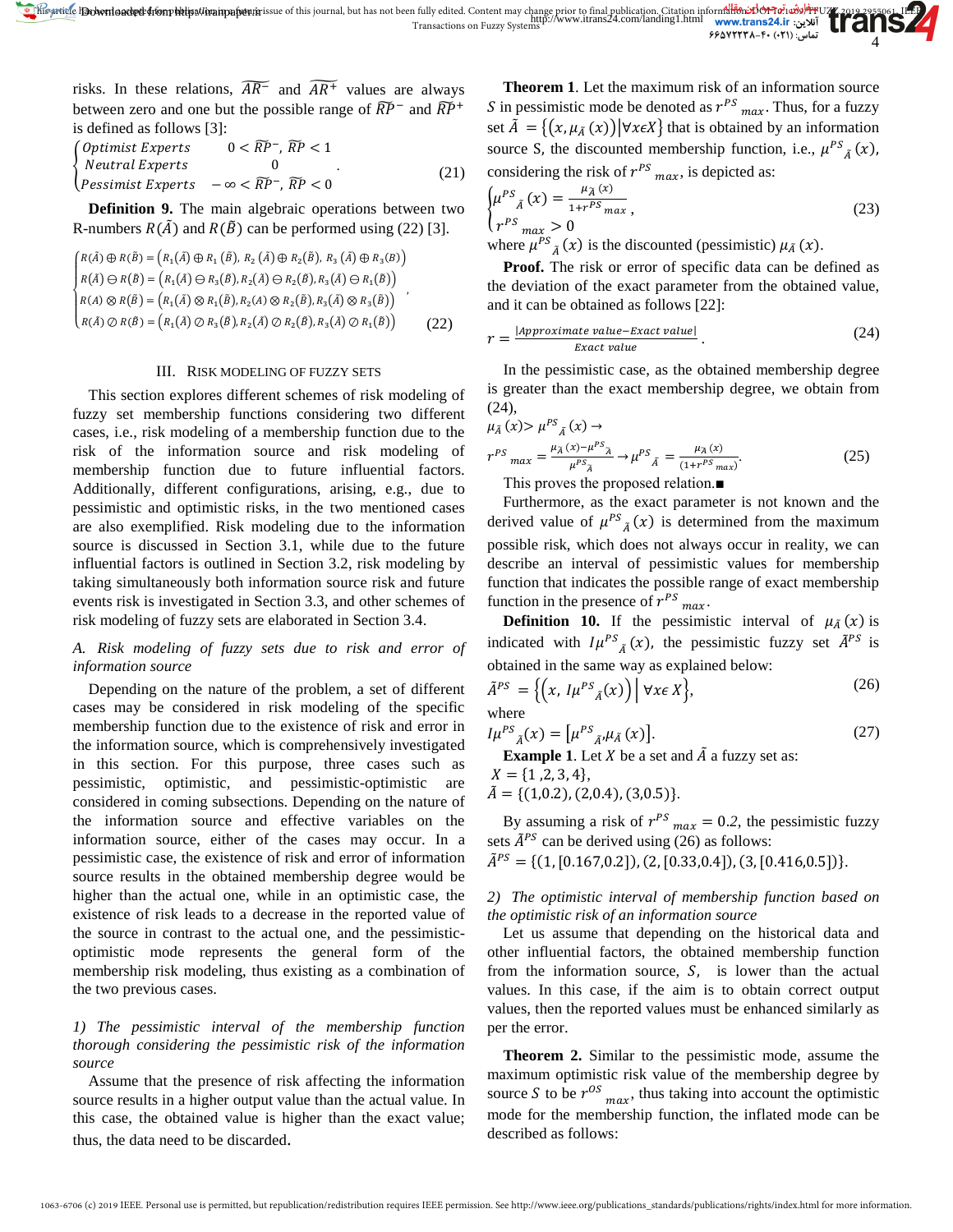$$
\begin{cases}\n\mu^{OS}{}_{\tilde{A}}(x) = \min\left(\frac{\mu_{\tilde{A}}(x)}{1 - r^{OS} \max}, 1\right) \\
0 \le r^{OS}{}_{max} < 1\n\end{cases} \tag{28}
$$
\nwhere  $\mu^{OS}{}_{\tilde{B}}(x)$  is the inflated (optimistic)  $\mu_{\tilde{B}}(x)$ .

where  $\mu^{OS}_{\tilde{A}}(x)$  is the inflated (optimistic)  $\mu_{\tilde{A}}(x)$ .

**Proof.** Since the obtained membership degree is smaller than the exact value from (24), we obtain,

$$
\mu_{\tilde{A}}(x) < \mu^{OS}{}_{\tilde{A}}(x) \to r^{OS}{}_{max} = \frac{\mu^{OS}{}_{\tilde{A}} - \mu_{\tilde{A}}(x)}{\mu^{OS}{}_{\tilde{A}}} \tag{29}
$$

 $\rightarrow \mu^{OS}$ <sub>A</sub> =  $\frac{\mu_{\widetilde{A}}(x)}{(1-r^{OS}max)}$ .

Moreover,  $\mu^{OS}$ <sub> $\tilde{A}$ </sub>, could not be higher than one, so  $min\left(\frac{\mu_{\overline{A}}(x)}{1-r^{OS} max}, 1\right)$  should be considered to satisfy this property. ■

**Definition 11**. According to Definition 10, the optimistic interval of  $\mu_{\tilde{A}}(x)$  and the optimistic set of  $\tilde{A}$ , as denoted by  $I\mu^{OS}_{\tilde{A}}$  and  $\tilde{A}^{OS}$  are derived as follows:

$$
\tilde{A}^{OS} = \left\{ \left( x, I\mu^{OS}{}_{\tilde{A}}(x) \right) \Big| \forall x \in X \right\},\tag{30}
$$

where

 $I\mu^{OS}{}_{\tilde{A}}(x) = \left[ \mu_{\tilde{A}}(x), \, \mu^{OS}{}_{\tilde{A}} \right].$  (31)

**Example 2**. If we take like from Example 1 with a risk value of  $r^{OS}$ <sub>max</sub> = 0.2,  $\tilde{A}^{OS}$  using (30), the final optimistic value can be obtained as follows.

 $\tilde{A}^{0S} = \{(1, [0.2, 0.25]), (2, [0.4, 0.5]), (3, [0.5, 0.825])\}.$ 

# *3) The pessimistic-optimistic interval of membership function based on the risks of an information source*

Considering the various two cases, assume that a problem where fuzzy information obtained by  $n$  different sources has a different percentage of error for each of them. For such a problem, in total, a set of  $2^n$  different cases can be considered, wherein each case may end up with a different result. Moreover, for many problems, in order to achieve robust results and decrease the number of cases to be examined, we need to consider a pessimistic-optimistic range of output values in the presence of risk. According to Definitions 10 and 11, for the pessimistic-optimistic scenario, we can consider a range of pessimistic to optimistic values having the same degree of possibility, and it further contains the reported value.

**Definition 12.** The pessimistic-optimistic interval of the fuzzy sets  $\tilde{A}$  and the membership function  $\mu_{\tilde{A}}$  can be defined<br>by considering the risks of  $r^{PS}$  and  $r^{OS}$  and a follows: by considering the risks of  $r^{PS}$ .

$$
\tilde{A}^{(P-O)S} = \left\{ \left( x, I\mu^{(P-O)S} \tilde{A}(x) \right) \middle| \forall x \in X \right\},\tag{32}
$$

$$
I\mu^{(P-O)S}_{\tilde{A}}(x) = \left[\mu^{PS}_{\tilde{A}}(x), \mu^{OS}_{\tilde{A}}(x)\right],
$$
 (33)

$$
r^{PS} \max_{\alpha \in \alpha} \ge 0,\tag{34}
$$

 $0 \le r^{OS}$ <sub>max</sub> < 1, (35) where  $I\mu^{(P-O)S}_{\tilde{A}}(x)$  is the pessimistic-optimistic interval for  $\mu_{\tilde{A}}(x)$ , the pessimistic-optimistic fuzzy set is  $\tilde{A}^{(P-O)S}$ , and  $\mu^{PS}_{\tilde{A}}$  and  $\mu^{OS}_{\tilde{A}}$  are obtained using (23) and (28), respectively.

**Definition 13**. The membership function  $I\mu^{(P-O)S}$ <sub> $\tilde{A}$ </sub> $(x)$  and the related fuzzy sets  $\tilde{A}^{(P-O)S}$  can be described by using TFNs while taking the risks of  $r^{PS}$  max and  $r^{OS}$  max into account, so

we have:

$$
\tilde{A}^{(P-O)ST} = \left\{ \left( x, \tilde{\mu}^{(P-O)ST}{}_{\tilde{A}}(x) \right) \middle| \forall x \in X \right\},\tag{36}
$$

$$
\tilde{\mu}^{TP-O}_{\tilde{A}}(x) = \left(\mu^{PS}_{\tilde{A}}(x), \mu_{\tilde{A}}(x), \mu^{OS}_{\tilde{A}}(x)\right),\tag{37}
$$

$$
r^{PS}{}_{max} \geq 0,
$$
\n
$$
0 \leq r^{OS}{}_{max} < 1,
$$
\n
$$
(39)
$$

where  $\tilde{\mu}^{TP-O}$ <sub> $\tilde{A}$ </sub> $(x)$  and  $\tilde{A}^{(P-O)ST}$  are the triangular fuzzy pessimistic-optimistic membership function and fuzzy set, respectively.

**Proof**. In an interval-valued output set, all values of an interval have the same possibility of occurrence, though it is not a logical assumption. Indeed, the pessimistic and optimistic reported risks of the information source are determined based on maximum possible risks, which do not always occur in reality and can be observed only in the worst case. Therefore, we can say that the interval close to the reported value has a higher possibility. Thus, we can say that the initial evaluation value will have a higher degree of possibility, and when risk is increased, the values determined only by the same risk will eventually have a lower possibility, and at the end, the optimistic and pessimistic values will have the lowest possibilities to occur. In another approach, if these terms need to be expressed in degrees of possibility, one can utilize a TFN.■

One may consider a special case, where  $r^{PS}$   $_{max}$  and  $r^{OS}$ <sub>max</sub> values are identical; in this case, the effective factors may equally improve or worsen the results. Moreover, the optimistic and pessimistic approaches represent special cases with zero  $r^{PS}$   $_{max}$  or  $r^{OS}$   $_{max}$  value, respectively.

**Example 3**. Let us suppose again Example 1 with a risk value of  $r^{OS}$  <sub>max</sub> = 0.2 and  $r^{PS}$  <sub>max</sub>,  $\tilde{A}^{(P-O)ST}$  can be obtained as follows.

$$
\tilde{A}^{(P-O)ST} = \begin{cases} (1, (0.167, 0.2, 0.25)), \\ (2, (0.33, 0.4, 0.5)), \\ (3, (0.417, 0.5, 0.825)) \end{cases}.
$$

# *B. Risk modeling of fuzzy sets due to the presence of future influential factors*

This section investigates different schemes of risk modeling of fuzzy sets. In this case, the risk may be caused due to the influential factors, which may be prevalent in the future. For this purpose, similar to Section 3.1, we consider three cases for risk modeling, i.e., pessimistic, optimistic, and pessimisticoptimistic.

# *1) Pessimistic set of membership function by considering future events risks*

If we assume that the values of the membership function are only worsened by a future risk or only pessimistic values are considered by the decision-maker, the risk values ranging from 0 to 1 can be taken into account, and one may end up with a pessimistic mode of fuzzy sets.

**Theorem 3.** Suppose  $\tilde{A}$  represents a fuzzy set of  $X$ , and  $r_{max}$  represents the maximum possible pessimistic risk of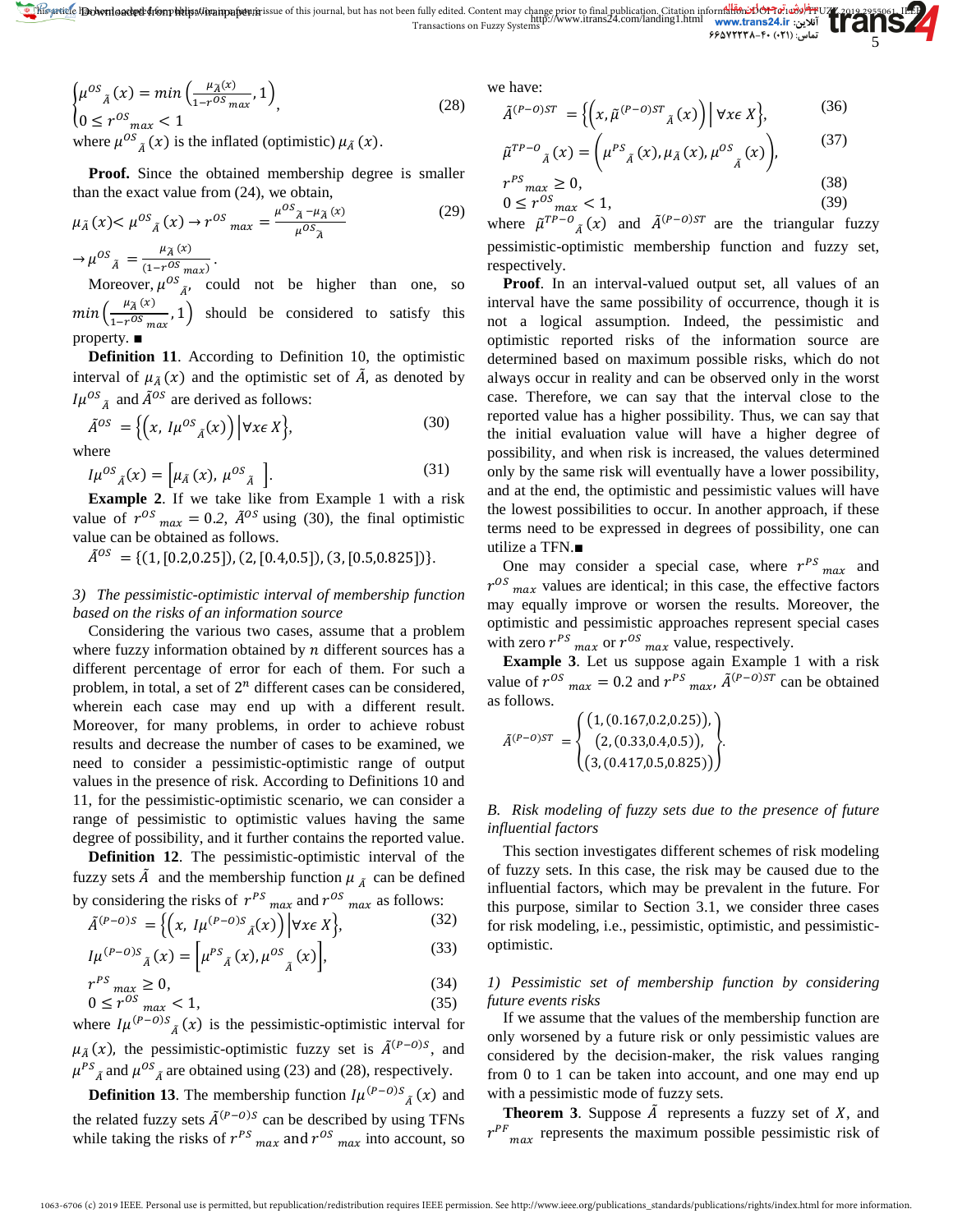possible future events, in this case, the pessimistic membership function  $\mu_{\tilde{A}}^{PF}(x)$  can then be derived by considering  $r^{PF}$ <sub>max</sub> as follows:

$$
\begin{cases} \mu_{\tilde{A}}^{PF}(x) = (1 - r^{PF}_{max}) \cdot \mu_{\tilde{A}}(x) \\ 0 \le r^{PF}_{max} < 1 \end{cases}
$$
 (40)

**Proof.** The risk and error (r) values of  $E_2$  with respect to  $E_1$  can be obtained using (41) [3]:

$$
r = \frac{|E_2 - E_1|}{E_1},
$$
\n(41)

In the pessimistic case, the aim is to obtain  $\mu_{\tilde{A}}^{PF}(x)$  caused by  $r^{PF}$ <sub>max</sub>, since  $\mu_{\tilde{A}}^{PF}(x)$  will be lower than  $\mu_{\tilde{A}}(x)$ , by using (41), we have:

$$
\mu_{\tilde{A}}^{PF}(x) < \mu_{\tilde{A}}(x) \to r^{PF}{}_{max} = \frac{\mu_{\tilde{A}}(x) - \mu_{\tilde{A}}^{PF}(x)}{\mu_{\tilde{A}}(x)} \quad (42)
$$
\n
$$
\to \mu_{\tilde{A}}^{PF}(x) = \left(1 - r^{PF}{}_{max}\right) \cdot \mu_{\tilde{A}}(x). \blacksquare
$$

**Definition 14**. As described in Section 3.1.1, the pessimistic interval for membership function and the pessimistic fuzzy sets arising from  $r^{PF}$ <sub>max</sub> which are denoted by  $I\mu_{\tilde{A}}^{PF}(x)$  and  $\tilde{A}^{PF}$  can be obtained as follows:

$$
\tilde{A}^{PF} = \left\{ \left( x, I\mu_{\tilde{A}}{}^{PF}(x) \right) \middle| \forall x \in X \right\},\tag{43}
$$

where

 $I\mu_{\tilde{A}}^{PF}(x) = [\mu_{\tilde{A}}^{PF}(x), \ \mu_{\tilde{A}}(x)].$  (44)

**Example 4**. Let the risks associated with the membership function of fuzzy set  $\tilde{A}$  in Example 1 be  $r^{PF}$ <sub>max</sub> = 0.2; the pessimistic set  $\tilde{A}^{PF}$  can be obtained as follows.

$$
\tilde{A} = \{ (1,0.2), (2,0.4), (3,0.5) \},
$$
  
\n
$$
\tilde{A}^{PF} = \{ (1, [0.16, 0.2]), (2, [0.32, 0.4]), (3, [0.4, 0.5]) \}.
$$

*2) The optimistic interval of membership function considering future events risks*

Now we take another case where future effective factors can only improve the values, which are usually dependent on the degree to which the decision-maker is optimistic. In this mode, the associated risk with the future factors that can result in better solutions is called optimistic risk.

**Theorem 4**. If the maximum optimistic risk is shown by  $r^{OF}$ <sub>max</sub>, the optimistic value of the membership function, i.e.,  $\mu_{\tilde{A}}^{OF}(x)$  considering  $r^{OF}$ <sub>max</sub> could be obtained as follows:

$$
\mu_{\tilde{A}}{}^{OF}(x) = \min\left( \left( 1 + r^{OF}{}_{max} \right) . \mu_{\tilde{A}}(x), 1 \right),\tag{45}
$$

$$
r^{OF}{}_{max} \ge 0. \tag{46}
$$

**Proof**. Since  $\mu_{\tilde{A}}^{OF}(x)$  is greater than  $\mu_{\tilde{A}}(x)$ , from (40), we have,

$$
\mu_{\tilde{A}}^{OF}(x) < \mu_{\tilde{A}}(x) \to r^{OF}{}_{max} = \frac{\mu_{\tilde{A}}^{OF}(x) - \mu_{\tilde{A}}(x)}{\mu_{\tilde{A}}(x)} \tag{47}
$$
\n
$$
\to \mu_{\tilde{A}}^{OF}(x) = (1 + r^{OF}{}_{max}) \cdot \mu_{\tilde{A}}(x).
$$

Since max  $\mu_{\tilde{A}}^{OF}(x)$  could not be greater than one; thus, we should consider  $min((1 + r^{OF}{}_{max}) \cdot \mu_A(x), 1)$ , so the proposed relation is proved. ■

**Definition 15**. The optimistic fuzzy set and optimistic interval of  $\mu_{\tilde{A}}(x)$  are derived using (48) and (49), respectively.

$$
\tilde{A}^{OF} = \left\{ \left( x, I\mu_{\tilde{A}}^{OF}(x) \right) \middle| \forall x \in X \right\},\tag{48}
$$
\nwhere

$$
I\mu_{\tilde{A}}{}^{OF}(x) = \left[\mu_{\tilde{A}}(x), \mu_{\tilde{A}}{}^{OF}(x)\right],\tag{49}
$$

in which,  $I\mu_{\tilde{A}}^{OF}(x)$  is an optimistic interval of the membership function, and  $\tilde{A}^{OF}$  is optimistic fuzzy set.

**Example 5**. Referring to the reference set  $X$  and fuzzy set  $\tilde{A}$ in Example 1 and  $r^{OF}$  max = 0.2, the optimistic set  $\tilde{A}^{OF}$  is obtained as follows:

 $\tilde{A} = \{(1,0.2), (2,0.4), (3,0.5)\},\$ 

 $\tilde{A}^{OF} = \{(1, [0.2, 0.24]), (2, [0.4, 0.48]), (3, [0.5, 0.6])\}.$ 

### *3) Pessimistic-optimistic approach*

In this condition, risk factors are expected to influence the membership function both pessimistically  $(r^{PF}$ <sub>max</sub>) and optimistically  $(r^{OF}{}_{max})$ . As in the presence of risk, the existing and evaluated membership degree showed the highest degree of possibility, and the remaining points within the interval exhibit the minimum degree of possibility. Therefore, the pessimistic-optimistic range can be described using Definition 16.

**Definition 16**. The pessimistic-optimistic fuzzy sets and pessimistic-optimistic interval for the membership function using a TFN are obtained using (50) and (51), respectively.

$$
\tilde{A}^{(P-O)FT} = \left\{ \left( x, \tilde{\mu}^{(P-O)FT}{}_{\tilde{A}}(x) \right) \middle| \forall x \in X \right\},\tag{50}
$$

$$
\tilde{\mu}^{(P-O)FT}_{\tilde{A}}(x) = \left(\mu^{PF}_{\tilde{A}}(x), \mu_A(x), \mu^{OF}_{\tilde{A}}(x)\right),\tag{51}
$$

$$
0 \le r^{PF} \max_{\max} < 1,
$$
\n
$$
r^{OF} \ge 0,
$$
\n
$$
(53)
$$

where  $\tilde{\mu}^{(P-O)FT}_{\tilde{A}}$  and  $\tilde{A}^{(P-O)FT}$  are the triangular fuzzy-valued pessimistic-optimistic set of  $\tilde{A}$  and membership function  $\mu_{\tilde{A}}(x)$ , respectively.

**Example 6**. Regarding Example 1 and by considering  $F_{max} = r^{OF}$   $_{max} = 0.2$ ,  $\tilde{A}^{(P-O)FT}$  can be written as follows.  $\tilde{A} = \{(1,0.2), (2,0.4), (3,0.5)\},\$ 

$$
\tilde{A}^{(P-O)FT} = \begin{cases} (1, (0.14, 0.2, 0.24)), \\ (2, (0.28, 0.4, 0.48)), \\ (3, (0.35, 0.5, 0.6)) \end{cases}.
$$

Similar to Section 3.1, in a special case,  $r^{PF}$ <sub>max</sub> and  $r^{OF}$ <sub>max</sub> values could be equal. In this scenario, it is equally possible that the effective factors may improve or worsen the results. The next section presents a discussion on risk modeling of the fuzzy sets considering both simultaneously, the information risk and future risks.

# *C. Modeling fuzzy pessimistic-optimistic interval considering both information and future event risk*

As outlined in the previous discourse, two kinds of risks can be considered for a specific membership function. The proposed relations between these two cases in a pessimisticoptimistic mode are discussed in Sections 3.1.3 and 3.2.3.

**Definition 17.** Let a problem be with the maximum pessimistic and optimistic risks of the source and the future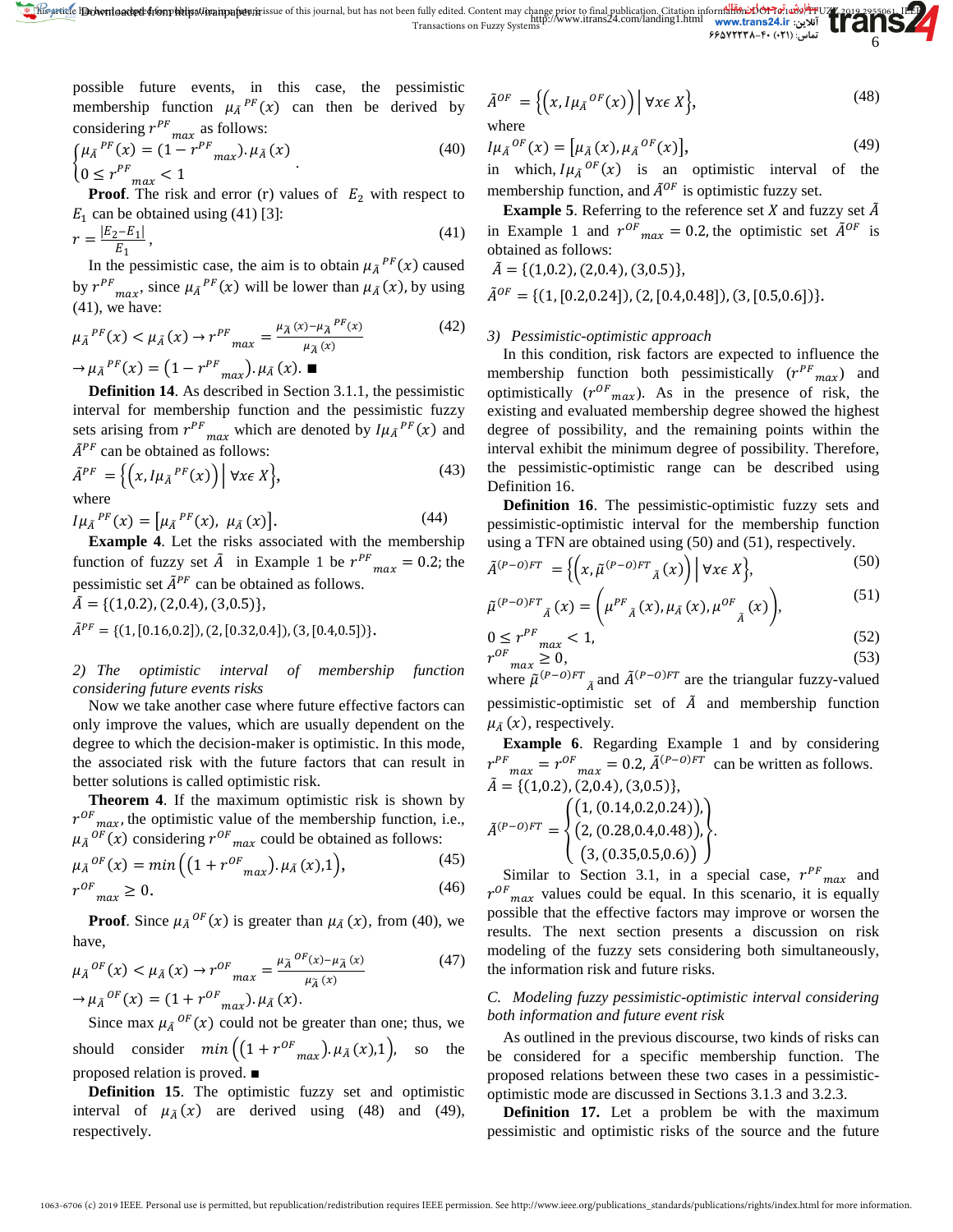events taken as  $r^{PS}_{max}$ ,  $r^{OS}_{max}$   $r^{PF}_{max}$  and  $r^{OF}_{max}$ , respectively, now both risks can be modeled simultaneously on the membership function. If we define the model for a pessimistic-optimistic mode, T2 TFN with TFN elements for membership function and fuzzy sets can be obtained using (54) and (55), which are denoted by  $\tilde{A}^{(P-O)T}$  and  $\tilde{\tilde{\mu}}^{(P-O)T}$   $\tilde{A}$   $(x)$ , respectively.

$$
\tilde{A}^{(P-O)T} = \left\{ \left( x, \tilde{\mu}^{(P-O)T} {}_{\tilde{A}^{k}}(x) \right) \middle| \forall x \in X \right\},
$$
\n
$$
\tilde{\mu}^{(P-O)T} = \left\{ \left( x, \tilde{\mu}^{(P-O)T} {}_{\tilde{A}^{k}}(x) \right) \middle| \forall x \in X \right\},
$$
\n
$$
\tilde{\mu}^{(P-O)T} {}_{\tilde{A}}(x) = \left( \left( 1 - r^{PF} {}_{max} \right) \cdot \left( \frac{\mu_{\tilde{A}}(x)}{(1 - r^{PS} {}_{max})} \right), 1 \right) \right\},
$$
\n
$$
\tilde{\mu}^{(P-O)T} {}_{\tilde{A}}(x) = \left( \left( \frac{\mu_{\tilde{A}}(x)}{(1 + r^{PS} {}_{max})} \right),
$$
\n
$$
\tilde{\mu}^{(P-O)T} {}_{\tilde{A}}(x) = \left( \left( \frac{\mu_{\tilde{A}}(x)}{(1 + r^{OS} {}_{max})} \right), 1 \right) \right),
$$
\n
$$
\min \left( \left( 1 + r^{OF} {}_{max} \right) \cdot \left( \frac{\mu_{\tilde{A}}(x)}{(1 + r^{PS} {}_{max})} \right), 1 \right),
$$
\n
$$
\min \left( (1 + r^{OF} {}_{max}) \cdot \left( \frac{\mu_{\tilde{A}}(x)}{(1 + r^{OS} {}_{max})} \right), 1 \right) \right)
$$
\nwhere\n
$$
\left\{ \left( \frac{\mu_{\tilde{A}}(x)}{(1 + r^{OS} {}_{max})} \cdot \left( \frac{\mu_{\tilde{A}}(x)}{(1 - r^{OS} {}_{max})} \right), 1 \right) \right\}
$$
\nwhere

where

$$
r^{PS} \max_{\max} r^{OF} \max_{\max} \ge 0,
$$
\n(56)

$$
0 \le r^{PF} \max_{\max} r^{OS} \le 1. \tag{57}
$$

**Proof.** Let the obtained information from source  $S$  be  $\mu_{\tilde{A}}(x)$ , since the obtained information from source S is risky, we can obtain  $\tilde{\mu}^{(P-O)ST}$   $_{\tilde{A}}(x)$  by considering  $r^{PS}$  max and  $r^{OS}$ <sub>max</sub> as follows:

$$
\tilde{\mu}^{(P-O)ST}{}_{\tilde{A}}(x) = \begin{pmatrix} \left(\frac{\mu_{\tilde{A}}(x)}{(1+r^{PS} \max)}\right), \\ \mu_{\tilde{A}}(x), \\ \min\left(\left(\frac{\mu_{\tilde{A}}(x)}{(1+r^{OS} \max)}\right), 1\right) \end{pmatrix}.
$$
\n(58)

Now  $\tilde{\mu}^{(P-O)ST}$ <sub> $\tilde{A}$ </sub> $(x)$  itself faces to pessimistic and optimistic risks of future events, i.e.,  $r^{PF}$ <sub>max</sub> and  $r^{OF}$ <sub>max</sub>, so by using (51) and inserting (58) instead of  $\tilde{\mu}^{(P-O)ST}$   $_{\tilde{A}}(x)$ , (55) is proved. ■

**Example 7.** The T2 TFN-described fuzzy sets  $(\tilde{A}^{(P-O)T})$  of Example 1 considering  $r^{PS}$   $_{max} = r^{OS}$   $_{max} = r^{PF}$   $_{max} =$  $r^{OF}$ <sub>max</sub> = 0.2 is as follows:  $\tilde{A} = \{(1,0.2), (2,0.4), (3,0.5)\}$ 

$$
r^{PS}_{max} = r^{OS}_{max} = r^{PF}_{max} = r^{OF}_{max} = 0.2,
$$



Fig. 2. All possible configurations of taking risks of a membership function

 $\tilde{A}^{(P-O)}$ 

$$
= \begin{cases} (1, (0.133, 0.16, 0.2), (0.166, 0.2, 0.25), (0.2, 0.24, 0.3)), \\ (2, (0.267, 0.32, 0.4), (0.33, 0.4, 0.55), (0.4, 0.48, 0.6)), \\ (3, (0.33, 0.4, 0.5), (0.417, 0.5, 0.625), (0.5, 0.6, 0.75)) \end{cases}
$$

# *D. Other configurations of risk modeling of fuzzy sets*

When it comes to the risk of a membership function, there might be other possible cases due to the nature of risk itself. In this section, we consider two additional concepts similar to Rnumbers. One of them is the acceptable risk, which shows how much risk is tolerable by the decision-makers for each evaluation, and another one is the risk perception of experts in evaluating the future-events risks which are used to modify the obtained risks by the experts. The comprehensive discussion about these issues can be found in [3]. Let us denote the acceptable risk by  $AR$  and the pessimistic and optimistic degrees of risk-taking by  $AR^P$  and  $AR^O$ , respectively. Now, if we show the pessimistic and optimistic risk perceptions of the experts for pessimistic and optimistic future-events risks by  $RP^{PF}$  and  $RP^{OF}$ , according to (18) and (20) we can rewrite (55) as follows.

$$
\hat{\mu}^{P-O}{}_{\hat{A}^{k}}(x) =
$$
\n
$$
\left(\begin{pmatrix}\n(1 - \min\left(\frac{r^{PF}{}_{max}}{1 - R P^{PF}}, \tau\right)(1 - AR^{P})\right) \cdot \left(\frac{\mu_{\tilde{A}}(x)}{(1 + r^{PS}{}_{max}(1 - AR^{P}))}\right), \\
(1 - \min\left(\frac{r^{PF}{}_{max}}{1 - R P^{PF}}, \tau\right)(1 - AR^{P})\right) \cdot \mu_{\tilde{A}}(x), \\
\min\left(\left(1 - \min\left(\frac{r^{PF}{}_{max}}{1 - R P^{PF}}, \tau\right)(1 - AR^{P})\right) \cdot \left(\frac{\mu_{\tilde{A}}(x)}{(1 - r^{O^{k}}{}_{max}(1 - AR^{O}))}\right), 1\right)\right) \\
\vdots \\
\min\left(\frac{\mu_{\tilde{A}}(x)}{(1 + r^{PS}{}_{max}(1 - AR^{P}))}\right), \\
\min\left(\left(\frac{\mu_{\tilde{A}}(x)}{(1 - r^{OS}{}_{max}(1 - AR^{O}))}, 1\right)\right), \\
\min\left(\left(1 + \frac{r^{OF}{}_{max}}{1 - R P^{OF}}(1 - AR^{O})\right) \cdot \left(\frac{\mu_{\tilde{A}}(x)}{(1 + r^{PS}{}_{max}(1 - AR^{P}))}\right), 1\right), \\
\min\left(\left(1 + \frac{r^{OF}{}_{max}}{1 - R P^{OF}}(1 - AR^{O})\right) \cdot \mu_{\tilde{A}}(x), 1\right), \\
\min\left(\left(1 + \frac{r^{OP}{}_{max}}{1 - R P^{OF}}(1 - AR^{O})\right) \cdot \left(\frac{\mu_{\tilde{A}}(x)}{(1 - r^{OS}{}_{max}(1 - AR^{O}))}\right), 1\right)\right)\n\end{pmatrix}
$$

The AR values are expressed as a number between 0 and 1 and  $\tau$  is a value close to one. It should be noted that risk perceptions are used only when the risk values of futureevents are reported by human experts. The different values of risk perceptions for different types of experts are defined by using  $(21)$ .

All of the possible scenarios of the risk modeling of a  $\sum_{max}^{\infty} = r^{\alpha}$  max =  $r^{\alpha}$  max = 0.2, membership function are illustrated in Fig. 2.

#### IV. R-SETS

As discussed previously, in many fuzzy decision-making problems, the risk due to an information source or future risk factors results in deviations of fuzzy information from the actual data. The different scenarios of risk modeling in fuzzy sets are discussed in Section 3. This section sets out a general concept designated as R-sets to be applied on fuzzy sets in a pessimistic-optimistic scheme that considers all risk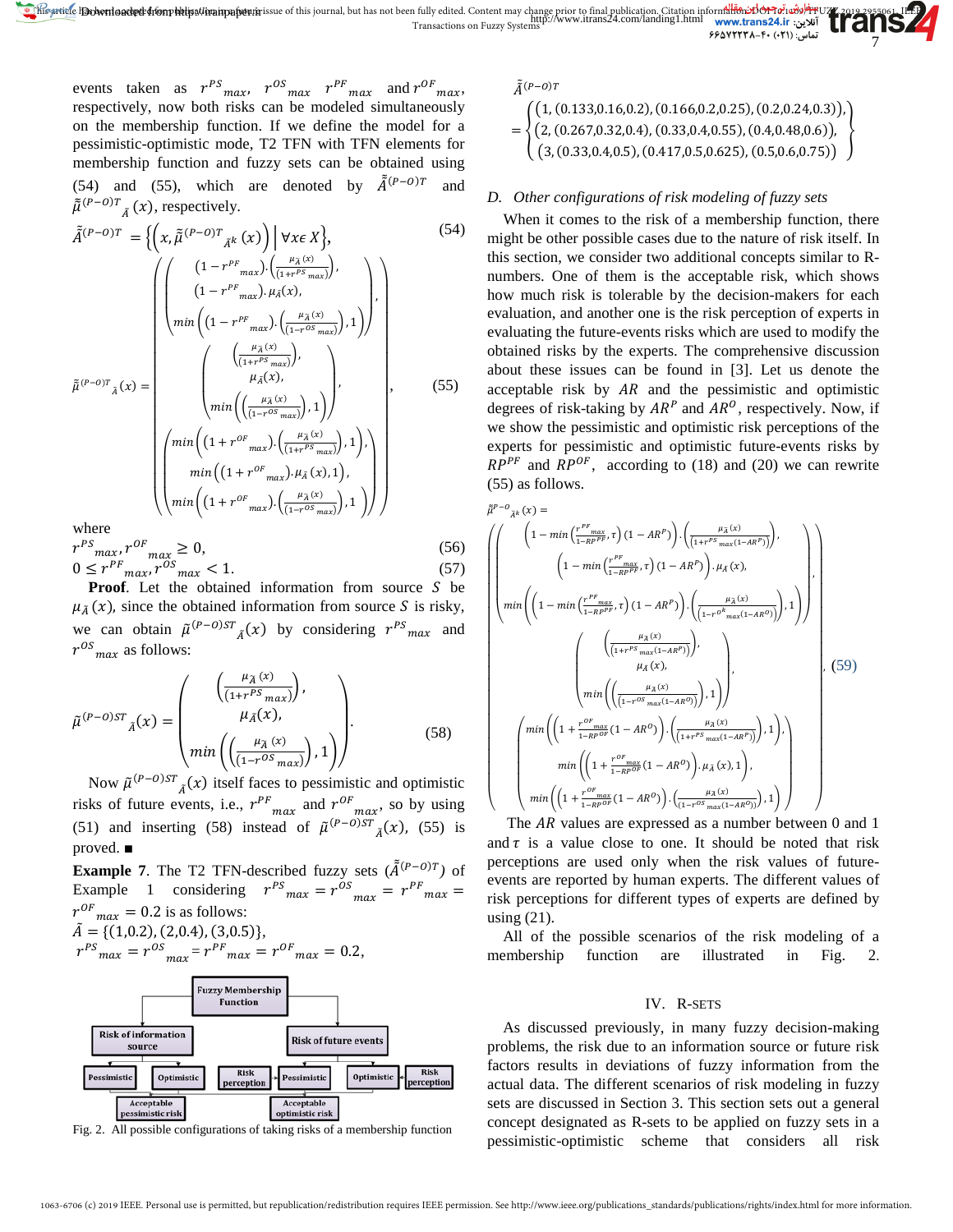configurations. This novel concept is expected to be useful in decision-making problems, where the membership degrees are strongly linked with risks and errors. The new algebraic operations for R-sets based on T2 FS are given in Section 4.1. The capabilities of the proposed approach are demonstrated in Section 4.2 by developing a multi-criteria framework based on TOPSIS method and the concept of R-sets.

# *A. R-sets: definitions and operations*

For an arbitrary fuzzy set  $\{\langle x, \mu \rangle\}$ , the corresponding R-set  $(RS(x))$  on X are defined on the basis of a pessimisticoptimistic membership function,  $\tilde{\mu}_{RS}$ , considering the entire set of risks R, containing risk parameters, i.e., maximum pessimistic and optimistic risks of information sources and future events, pessimistic and optimistic acceptable risks, and risk perceptions, i.e., we have

$$
R = \{r^{PS} \max_{max}, r^{OS} \max_{max} r^{PF} \max_{max}, r^{OF} \max_{max} AR^P, AR^O, RP^{PF}, RP^{OF}\},
$$
(60)

$$
RS(x) = \{x, \mu, R\} = \{\langle x, \tilde{\mu}_{RS} \rangle\} \text{ for } x \in X,
$$
 (61)  
where

 $\tilde{\mu}_{RS} = ((\mu_{RS11}, \mu_{RS12}, \mu_{RS13}), (\mu_{RS21}, \mu_{RS22}, \mu_{RS23}), (\mu_{RS31}, \mu_{RS32}, \mu_{RS33})),$ and (62)

$$
\begin{cases}\n\mu_{RS11} = \left(1 - \min\left(\frac{r^{PF}_{1 \text{ max}}}{1 - n^{PF}}, \tau\right) \cdot (1 - AR^P)\right) \cdot \left(\frac{\mu}{(1 + r^{PF}_{1 \text{ max}} (1 - AR^P))}\right) \\
\mu_{RS12} = \left(1 - \min\left(\frac{r^{PF}_{1 \text{ max}}}{1 - R^{PF}}, \tau\right) \cdot (1 - AR^P)\right) \cdot \mu \\
\mu_{RS13} = \min\left(\left(1 - \min\left(\frac{r^{PF}_{1 \text{ max}}}{1 - R^{PF}}, \tau\right) \cdot (1 - AR^P)\right) \cdot \left(\frac{\mu}{(1 - r^{OS}_{1 \text{ max}} (1 - AR^O))}\right), 1\right) \\
\mu_{RS21} = \left(\frac{\mu}{(1 + r^{PS}_{1 \text{ max}} (1 - AR^P))}\right) \\
\mu_{RS22} = \mu \\
\mu_{RS23} = \min\left(\left(\frac{\mu}{(1 - r^{OS}_{1 \text{ max}} (1 - AR^O))}\right), 1\right) \\
\mu_{RS31} = \min\left(\left(1 + \frac{r^{OS}_{1 \text{ max}}}{1 - RP^{OS}} \cdot (1 - AR^O)\right) \cdot \left(\frac{\mu}{(1 + r^{PS}_{1 \text{ max}} (1 - AR^P))}\right), 1\right) \\
\mu_{RS32} = \min\left(\left(1 + \frac{r^{OS}_{1 \text{ max}}}{1 - RP^{OS}} \cdot (1 - AR^O)\right) \cdot \mu, 1\right) \\
\mu_{RS33} = \min\left(\left(1 + \frac{r^{OS}_{1 \text{ max}}}{1 - R^{POS}} \cdot (1 - AR^O)\right) \cdot \left(\frac{\mu}{(1 - r^{OS}_{1 \text{ max}} (1 - AR^O))}\right), 1\right)\n\end{cases}
$$
\n(63)

also  $\mu_{RS1}, \mu_{RS12}, \mu_{RS13}, \mu_{RS21}, \mu_{RS22}, \mu_{RS23}, \mu_{RS31}, \mu_{RS32}, \mu_{RS33} : X$  $\rightarrow$  [0,1].

Now, since  $\tilde{\mu}_{RS}$  is a T2 TFN, we can obtain its secondary membership function. Let us suppose  $\tilde{\tilde{\mu}}_{RS} =$  $(\tilde{\mu}_{RS1}, \tilde{\mu}_{RS2}, \tilde{\mu}_{RS3})$ , where

$$
u = \begin{cases} \n\mu_{\mu_{RS1}}(x) = \begin{cases} \n(x - \mu_{RS11}) / (\mu_{RS12} - \mu_{RS11}), & \mu_{RS11} \leq x < \mu_{RS12} \\
(\mu_{RS13} - x) / (\mu_{RS13} - \mu_{RS12}), & \mu_{RS12} \leq x \leq \mu_{RS13} \\
0, & \text{otherwise}\n\end{cases} \\
u = \begin{cases} \n(x - \mu_{RS21}) / (\mu_{RS22} - \mu_{RS21}), & \mu_{RS21} \leq x < \mu_{RS22} \\
(\mu_{RS23} - x) / (\mu_{RS22} - \mu_{RS22}), & \mu_{RS22} \leq x \leq \mu_{RS23} \\
0, & \text{otherwise}\n\end{cases} \\
\mu_{\mu_{RS3}}(x) = \begin{cases} \n(x - \mu_{RS31}) / (\mu_{RS32} - \mu_{RS31}), & \mu_{RS31} \leq x < \mu_{RS32} \\
(\mu_{RS33} - x) / (\mu_{RS33} - \mu_{RS32}), & \mu_{RS32} \leq x \leq \mu_{RS33} \\
0, & \text{otherwise}\n\end{cases} \tag{64}
$$

The secondary membership function of  $\tilde{\mu}_{RS}$  which is denoted by  $\mu_{\tilde{u}_{\text{BS}}} (x, u)$  can be defined by using (65) as follows

$$
\mu_{\text{flag}}(x, u) = \int_{\left(\frac{1}{4}x_{\text{MRI}}\right)/(\mu_{\text{RS1}} - \mu_{\text{RS13}}), \quad \mu_{\text{RS1}} \le x \le \mu_{\text{RS23}}}{\mu_{\text{RS21}} + x \le \mu_{\text{RS23}}}, \quad \mu_{\text{RS1}} \le x \le \mu_{\text{RS23}} \quad \forall u, 0 \le u \le 1 \text{ and } \bar{\mu}_{\text{RS1}} \cap \bar{\mu}_{\text{RS2}} \cap \bar{\mu}_{\text{RS3}} = \emptyset
$$
\n
$$
\begin{cases}\n\left(\frac{(x - \mu_{\text{RS11}} - x)}{h_{\text{RS1}} + \mu_{\text{RS23}}}, \quad \mu_{\text{RS23}} \le x \le \mu_{\text{RS23}} & \forall u, 0 \le u \le 1 \text{ and } \bar{\mu}_{\text{RS1}} \cap \bar{\mu}_{\text{RS2}} \cap \bar{\mu}_{\text{RS2}} = \emptyset \\
\mu_{\text{RS1}} \le x \le \mu_{\text{RS23}} & \forall u, 0 \le u \le 1 \text{ and } \bar{\mu}_{\text{RS1}} \cap \bar{\mu}_{\text{RS2}} \ne \emptyset, \bar{\mu}_{\text{RS2}} \ne \emptyset, \bar{\mu}_{\text{RS3}} = \emptyset \cdot \left(\mathbf{65}\right) \\
\left(\begin{matrix}\n(x - \mu_{\text{RS13}})/(\mu_{\text{RS21}} - \mu_{\text{RS13}}), \quad \mu_{\text{RS21}} \le x \le \mu_{\text{RS21}} \\
0, \quad \mu_{\text{RS21}} \le x \le \mu_{\text{RS23}} \\
0, \quad \mu_{\text{RS21}} \le x \le \mu_{\text{RS23}} & \forall u, 0 \le u \le 1 \text{ and } \bar{\mu}_{\text{RS1}} \cap \bar{\mu}_{\text{RS2}} = \emptyset, \bar{\mu}_{\text{RS2}} \cap \bar{\mu}_{\text{RS3}} \ne \emptyset \\
\mu_{\text{RS2}} \le x \le \mu_{\text{RS23}} & \forall u, 0 \le u \le 1 \text{ and } \bar{\mu}_{\text{RS1}} \cap \bar{\mu}_{\text{RS2}} \ne \emptyset\n\end{cases}
$$

Different cases in (65) are the special cases of  $\tilde{\mu}_{RS1} \cap \tilde{\mu}_{RS2} \cap$  $\tilde{\mu}_{RS3} = \emptyset$  which is displayed in Fig. (3)



8

Fig. 3. The secondary membership function of R-sets when  $\tilde{\mu}_{RS1} \cap \tilde{\mu}_{RS2} \cap$  $\tilde{\mu}_{RS3} = \emptyset$ 

The same algebraic operations as those applied to fuzzy sets (e.g., union, intersection, etc.) can also be derived for R-sets according to operation between  $T2$  TFNs  $((13)-(16))$  and classic fuzzy sets  $((3)-(7))$ . For R-sets *A* and *B*, denoted as  $RS_A(x)$  and  $RS_B(x)$ , respectively, the operations can be put forward as follows.

# **Union:**

 $RS_A(x) \cup RS_B(x) = \{ \langle x, max(\tilde{\mu}_{RSA}, \tilde{\mu}_{RSB}) \rangle \} =$  $\overline{\phantom{a}}$  $\overline{a}$  $\mathsf I$  $\mathsf I$  $\mathsf I$  $\langle x,$  $\lambda$  $\left\{ \left( \frac{max(\mu_{RS21A}, \mu_{RS21B}), max(\mu_{RS22A}, \mu_{RS22B}), max((\mu_{RS23A}, \mu_{RS23B})) \right), \right\}$  $\left(\max(\mu_{RS11A}, \mu_{RS11B}), \max(\mu_{RS12A}, \mu_{RS12B}), \max((\mu_{RS13A}, \mu_{RS13B}))\right),$  $\left( max(\mu_{RS31A}, \mu_{RS31B}), max(\mu_{RS32A}, \mu_{RS32B}), max((\mu_{RS33A}, \mu_{RS33B})) \right)$ ⎭  $\overline{ }$  $\parallel$ . (66)

# **Intersection:**

 $RS_A(x) \cap RS_B(x) = \{ \langle x, min(\tilde{\mu}_{RSA}, \tilde{\mu}_{RSB}) \rangle \} =$ 

$$
\left\{\n x, \left(\n \left(\n \min(\mu_{RS11A}, \mu_{RS11B}), \min(\mu_{RS12A}, \mu_{RS12B}), \min(\mu_{RS13A}, \mu_{RS13B}))\n \right)\n \right\}\n \left\{\n \left(\n \min(\mu_{RS21A}, \mu_{RS21B}), \min(\mu_{RS22A}, \mu_{RS2B}, \mu_{RS2BB}))\n \right)\n \right\}\n \right\}.
$$
\n(67)

 $\left( min(\mu_{RS31A}, \mu_{RS31B}), min(\mu_{RS32A}, \mu_{RS32B}), min((\mu_{RS33A}, \mu_{RS33B})) \right)$ ⎭  $\overline{a}$  $\mathbf{I}$ 

#### **Complement:**

 $\overline{\phantom{a}}$  $\overline{a}$  $\mathbf{I}$ 

$$
\overline{\text{RS}_A(x)} = \{ (x, \bar{\tilde{\beta}}_{RSA}) \} = \left\{ (x, \begin{pmatrix} (1 - \mu_{RS33}, 1 - \mu_{RS32}, 1 - \mu_{RS31}), (1 - \mu_{RS23}, 1 - \mu_{RS22}, 1 - \mu_{RS21}) \\ (1 - \mu_{RS13}, 1 - \mu_{RS12}, 1 - \mu_{RS11}) & (68) \end{pmatrix} \right\}.
$$

⊕ −**Union:**

 $RS_A(x) \oplus RS_B(x) = \{ \langle x, \tilde{\mu}_{RSA} + \tilde{\mu}_{RSB} - \tilde{\mu}_{RSA} \tilde{\mu}_{RSB} \rangle \} =$ 

- $\left\{ \left\langle x, \right| \right\}$ (µ<sub>RS11A</sub> + µ<sub>RS11B</sub> − µ<sub>RS11A</sub>µ<sub>RS11B</sub>,µ<sub>RS12A</sub> + µ<sub>RS12B</sub> − µ<sub>RS12A</sub>µ<sub>RS13B</sub>,µ<sub>RS13B</sub> − µ<sub>RS13A</sub>µ<sub>RS13B</sub>)<br>(µ<sub>RS21A</sub> + µ<sub>RS21B</sub> − µ<sub>RS21A</sub>µ<sub>RS21B</sub>,µ<sub>RS22A</sub> + µ<sub>RS22B</sub> − µ<sub>RS22A</sub>µ<sub>RS23B</sub>,µ<sub>RS23B</sub> + µ<sub>RS23B</sub> − µ<sub>RS23A</sub>µ<sub>RS</sub>  $(69)$ 
	- $( 31A + \mu_{RS31B} \mu_{RS31A} \mu_{RS31B}, \mu_{RS32A} + \mu_{RS32B} \mu_{RS32A} \mu_{RS32B}, \mu_{RS33A} + \mu_{RS33B} \mu_{RS33A} \mu_{RS3B})$

# ⊗ −**Intersection:**

$$
RS_A(x) \otimes RS_B(x) = \{ \langle x, \tilde{\mu}_{RSA}, \tilde{\mu}_{RSB} \rangle \} =
$$
  

$$
\begin{cases} \langle x, (\mu_{RS11A}, \mu_{RS11B}, \mu_{RS12A}, \mu_{RS12B}, \mu_{RS13A}, \mu_{RS13B}) \\ \langle (\mu_{RS21A}, \mu_{RS21B}, \mu_{RS22A}, \mu_{RS22B}, \mu_{RS23A}, \mu_{RS23B}) \rangle \end{cases}
$$

$$
(\mu_{RS21A}.\mu_{RS21B}.\mu_{RS22A}.\mu_{RS22B}.\mu_{RS23A}.\mu_{RS23B}) \quad \rangle \tag{70}
$$
  

$$
(\mu_{RS31A}.\mu_{RS31B}.\mu_{RS32A}.\mu_{RS32B}.\mu_{RS33A}.\mu_{RS33B}) \quad \rangle
$$

Defuzzification

For the defuzzification process of  $\tilde{\mu}_{RSA}$ , (71) and (72) can be employed. The defuzzification of  $\tilde{\mu}_{RSA}$  can be done first time using (68), and we can obtain [3]:  $\textit{COA}_1(\tilde{\mu}_{\textit{RSA}})$ 

$$
= \frac{[((\mu_{RS31}, \mu_{RS32}, \mu_{RS33}) - (\mu_{RS11}, \mu_{RS12}, \mu_{RS13}))]}{+((\mu_{RS21}, \mu_{RS22}, \mu_{RS23}) - (\mu_{RS11}, \mu_{RS12}, \mu_{RS13}))} / 3 + (\mu_{RS11}, \mu_{RS12}, \mu_{RS13})
$$
(71)

Since the obtained value is somewhat fuzzy, another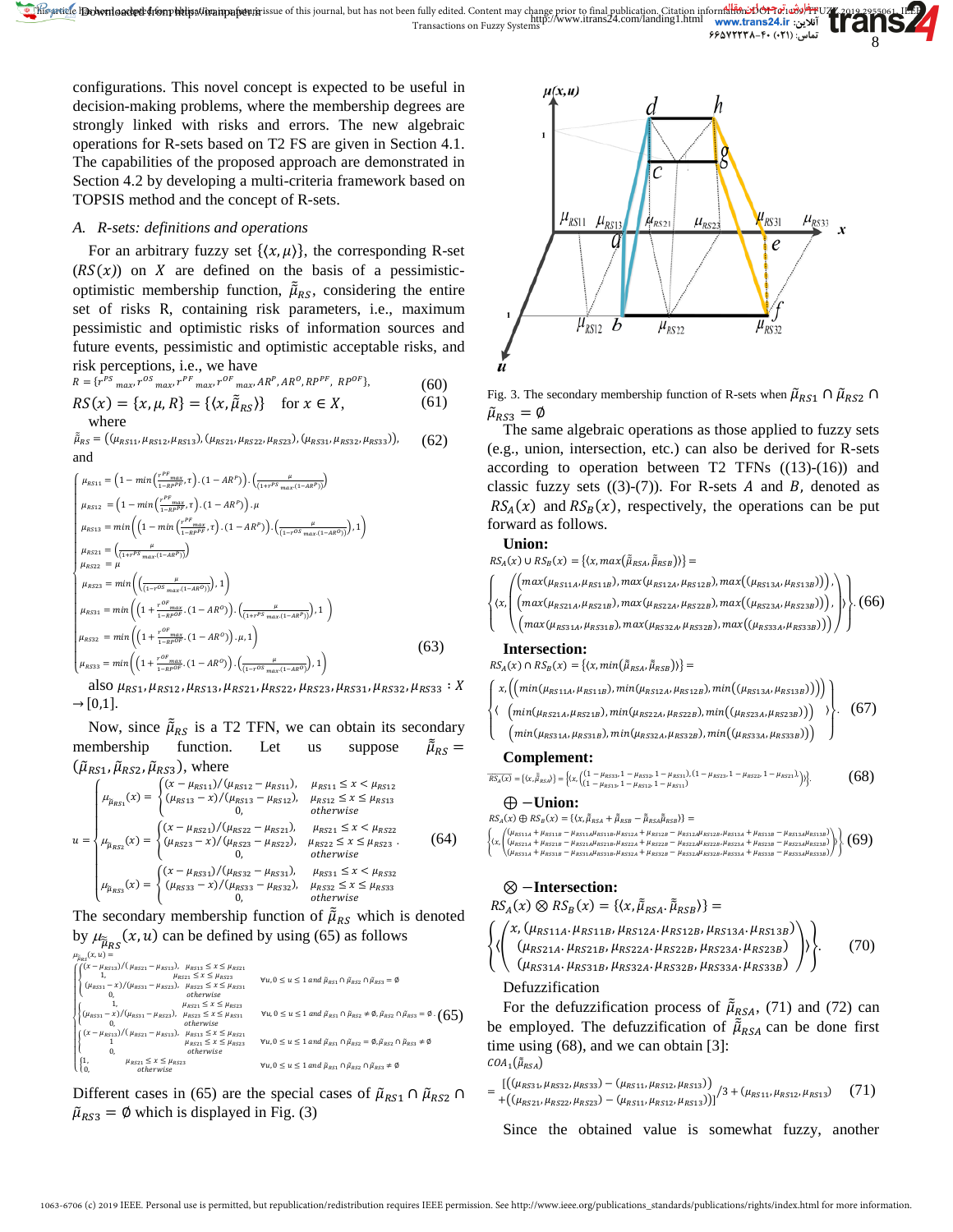this article has been fully edited. Content may change prior to final publication. Citation inform<mark>alion: DOI 16:</mark><br>آنلاین: http://www.itrans24.com/landing1.html www.tran**s24.ir**<br>تعالین: (۲۱) ۴۴۵۷۲۲۳۸–۴۰ Do**wnloaded from hitipation in Fussion in Funder** (Detection in the magnetic content may change prior to final publication. Citation in Transactions on Fuzzy Systems<br>Transactions on Fuzzy Systems

defuzzification operation is performed to determine a final crisp value, which is as follows [3]:

$$
COA_2(\tilde{\mu}_{RSA}) = \frac{1}{9}(\mu_{RS11} + \mu_{RS12} + \mu_{RS13} + \mu_{RS21} + \tag{72}
$$

 $\mu_{RS22} + \mu_{RS23} + \mu_{RS31} + \mu_{RS32} + \mu_{RS33}).$ 

All of the operations mentioned above can easily be proven considering the operations applicable to basic fuzzy sets and TFNs.

**Example 8**. Let  $\tilde{A} = \{(1,0.2)\}, \tilde{B} = \{(1,0.5)\},\$  = {0.3, 0.4, 0.2, 0.1, 0.2, 0.3, 0, 0}*,* and  $R_B = \{0.2, 0.1, 0.2, 0.1, 0.2, 0.3, 0.0\}$ , then we have:  $\tilde{A} = \{(1,0.2)\},\$  $\tau_A^{PS} = 0.3, \tau_A^{OS} = 0.4, \tau_A^{PF} = 0.2, \tau_A^{OF} = 0.1, AR_A^{F} = 0.2, AR_A^{O} = 0.2$ 0.3,  $RP^{PF} = 0$  and  $RP^{OF} = 0$ ,  $\rightarrow$   $RS_A(x) = \{$ 1, (0.135,0.168,0.233), (0.161,0.2,0.278), (0.172,0.214,0.297)  $\}$ ,  $\tilde{B} = \{(1,0.5)\},\$  $r_B^{PS} = 0.3, r_B^{OS} = 0.4, r_B^{PF} = 0.2, r_B^{OF} = 0.1, AR_B^{F} = 0.2,$  $AR_B{}^0 = 0.3$   $RP^{PF} = 0$  and  $RP^{OF} = 0$ ,  $\rightarrow$   $RS_B(x) = \{$ 1, (0.362,0.42,0.452), (0.431,0.5,0.538), (0.461,0.535,0.575)  $\left\}$ ,  $RS_A(x) \cup RS_B(x) = \{$ 1, (0.362,0.42,0.452), (0.431,0.5,0.538), (0.461,0.535,0.575)  $\}$ ,  $RS_A(x) \cap RS_B(x) = \{$ 1, (0.135,0.168,0.233), (0.161,0.2,0.278), (0.172,0.214,0.297)  $\}$ ,  $RS_A(x) = \{$ 1, (0.703,0.786,0.827), (0.722,0.8,0.839), (0.767,0.832,0.864)  $\left\}$ ,  $RS_A(x) \oplus RS_B(x) = \{$ 1, (0.448,0.517,0.579), (0.523,0.6,0.666), (0.554,0.634,0.701) �,  $RS_A(x) \otimes RS_B(x) = \{$ 1, (0.049,0.07,0.105), (0.069,0.1,0.149), (0.079,0.114,0.171)  $\left\{ \cdot \right\}$ 

### *B. RS-TOPSIS method*

A novel TOPSIS method, namely RS-TOPSIS, is proposed in this section. This method is based on R-sets methodology and includes followings different steps.

**Step 1**. Forming the decision and weight matrices

In this step,  $m$  alternatives with respect to  $n$  criteria are evaluated considering the fuzzy values and the fuzzy decision matrix and, in last, the fuzzy criteria weights are determined, which are denoted as  $\widetilde{D}_k$  and  $\widetilde{W}$ , respectively.

$$
\widetilde{D}_k = \left[ \widetilde{S}^k_{ij} \right]_{m \times n} \quad i = 1, ..., m, j = 1, ..., n,
$$
\n
$$
k = 1, 2, 3 ..., K,
$$
\n(73)

$$
\widetilde{W} = \left[ \widetilde{w}_j \right]_{1 \times n} j = 1, \dots, n. \tag{74}
$$

# **Step 2.** Determining the risk matrices

In the second step, the pessimistic and optimistic risk matrices of  $K$  experts are defined considering the past performance and other factors such as age, education, etc., of the decision-makers. Moreover, the pessimistic and optimistic risk matrices of  $m$  alternatives concerning  $n$  criteria are determined by considering the opinions of each decisionmaker:

9

$$
R^{PS} = \left[ r^{PS^k} \right]_{1 \times K} k = 1, 2, ..., K,
$$
 (75)

$$
R^{OS} = \left[r^{OS^k}\right]_{1 \times K} \ k = 1, 2, ..., K,
$$
 (76)

$$
R_k^{PF} = \left[ r^{PF} \bigg|_{ij}^{k} \right]_{m \times n} \quad i = 1, \dots, m, j = 1, \dots, n,
$$
 (77)

$$
R_k^{OF} = \left[ r^{OF}{}_{ij}^{k} \right]_{m \times n} \qquad i = 1, \dots, m, j = 1, \dots, n,\tag{78}
$$

where  $R^{PS}$  and  $R^{OS}$  are the pessimistic and optimistic risk matrices of  $K$  experts and the pessimistic and optimistic risks matrices of evaluation of m alternatives respect to  $n$  criteria by kth decision-maker are shown with  $R_k^{P_F}$  and  $R_k^{O_F}$ , respectively.

**Step 3.** Determining AR matrix

Now, we focus on the expert opinions and organizational goals and prescribe pessimistic and optimistic  $AR$  matrices of *n* criteria. In this case,  $AR^P$  and  $AR^O$  indicate the pessimistic and optimistic  $AR$  matrices, respectively.

$$
AR^{P} = [AR^{P}{}_{j}]_{1 \times n} \quad j = 1, ..., n,
$$
 (79)

$$
AR^0 = \left[AR^0_j\right]_{1 \times n} \quad j = 1, \dots, n. \tag{80}
$$

**Step 4**. Defining the R-sets matrix  $(R_S^k)$ 

In the fourth step, the R-sets decision matrix of kth decision-maker is constructed. Given  $\tilde{s}^k_{ij}$  in (78), risk matrices (75)–(78), and acceptable risk matrices (79) and (80), the R-sets matrix, i.e.,  $R_k$ , is obtained.

$$
R_{S}^{k} = [R_{S}^{k}(\tilde{s}_{ij}^{k})]_{m \times n}
$$
\n
$$
(81)
$$

where  $R_{\mathcal{S}}^{k}(\tilde{s}_{ij})$  indicates the R-sets value related to  $\tilde{s}_{ij}^{k}$ .

**Step 5.** Aggregating the R-sets matrix  $R_S^k$ 

Subsequently,  $R_S^k$  should be aggregated to give  $R_S^T$  using (82) as follows:

$$
R_S^T = \bigoplus_{k=1}^K R_S^k \tag{82}
$$

where  $R_{S}^{T} = [R_{S}^{T}(\tilde{s}_{ij})]_{m \times n}$  and  $\oplus$  is the algebraic sum of Rsets, which is described by employing (66).

**Step 6**. Normalizing the decision matrix

In this step, the weighted matrix elements are normalized. If

$$
R_S^T(\tilde{s}_{ij}) = \begin{pmatrix} (S_{ij11}, S_{ij12}, S_{ij13}), \\ (S_{ij21}, S_{ij22}, S_{ij23}), \\ (S_{ij31}, S_{ij32}, S_{ij33}) \end{pmatrix}
$$
, the normalized values

are defined through (83) [3]:

$$
\begin{cases}\nR_{S}^{N}(\tilde{s}_{ij}) = \begin{pmatrix}\n\frac{\left(s_{ij_{11}}, s_{ij_{12}}, s_{ij_{13}}\right)}{c_{i}^{*}},\\ \n\frac{\left(s_{ij_{21}}, s_{ij_{22}}, s_{ij_{23}}\right)}{c_{i}^{*}},\\ \n\frac{\left(s_{ij_{31}}, s_{ij_{32}}, s_{ij_{33}}\right)}{c_{i}^{*}}.\n\end{pmatrix};\\
c_{i}^{+} = max_{j} s_{4ij} \text{ for beneficial criterion} \\
R_{S}^{N}(\tilde{s}_{ij}) = \begin{pmatrix}\n\frac{a_{i}^{-}}{s_{ij_{33}}, s_{ij_{32}}, s_{ij_{31}}}\\ \n\frac{a_{i}^{-}}{s_{ij_{33}}, s_{ij_{32}}, s_{ij_{31}}}\n\end{pmatrix};\\
\frac{a_{i}^{-}}{(s_{ij_{33}}, s_{ij_{32}}, s_{ij_{31}})}.\n\end{cases}
$$
\n(83)

 $\overline{\phantom{a}}$  $a_i^- = min_j s_{1ij}$  for non  $-$  beneficial criterion,

where  $R_s^N$  denotes the normalized matrix.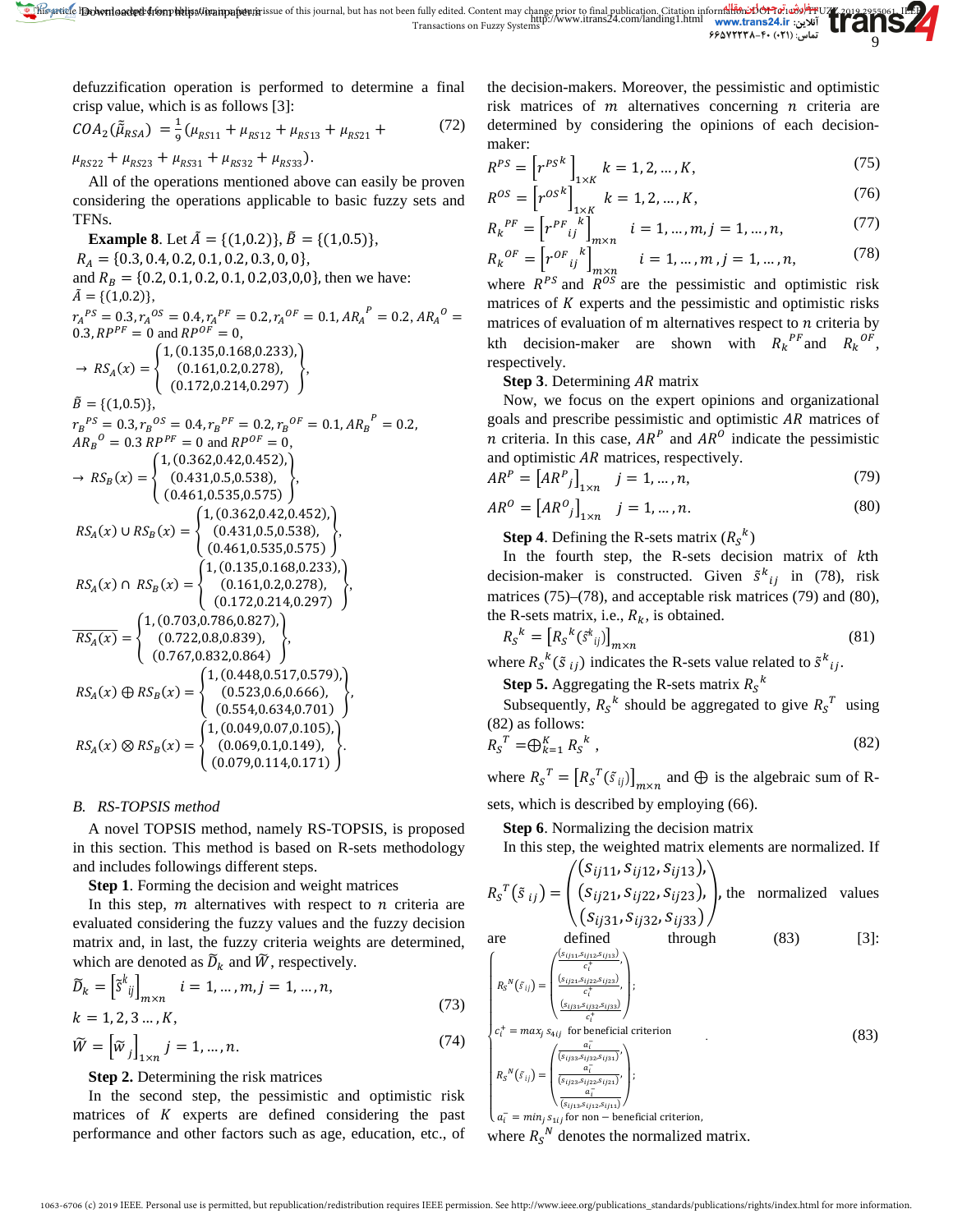

10

**Step 7**. Weighting the normalized matrix

Now, the weighted aggregated matrix  $(R_s^W)$  is obtained by employing (84) and (85).

$$
R_S^W = \left[ R_S^W(\tilde{s}_{ij}) \right]_{m \times n},\tag{84}
$$

$$
\forall i, j \ R^W_{s}(\tilde{s}_{ij}) = \tilde{w}_j \otimes R_s^N(\tilde{s}_{ij}). \tag{85}
$$

**Step 8.** Determining the FPISs and FNISs

In this step, the fuzzy positive ideal solutions (FPISs) set,  $A^+$ , and fuzzy negative ideal solution (FNISs) set,  $A^-$ , for each criterion are defined. Let's suppose

$$
R_{S}^{N}(\tilde{s}_{ij}) = \begin{pmatrix} (s^{N}{}_{ij11}, s^{N}{}_{ij12}, s^{N}{}_{ij13}), \\ (s^{N}{}_{ij21}, s^{N}{}_{ij22}, s^{N}{}_{ij23}), \\ (s^{N}{}_{ij31}, s^{N}{}_{ij32}, s^{N}{}_{ij33}) \end{pmatrix}
$$
, FPISs and FNISs sets

can be determined according to the following relations:

$$
\begin{cases}\nA^+ = \{\tilde{v}_1^+, \tilde{v}_2^+, \dots \tilde{v}_n^+\} \\
A^- = \{\tilde{v}_1^-, \tilde{v}_2^-, \dots \tilde{v}_n^-\}\n\end{cases},
$$
\n(86)

where  $\tilde{v}_j^+$  and  $\tilde{v}_j^-$  are FIPS and FNIS for *j*th criterion and are obtained according to the minimum and maximum fuzzy values of alternatives as follows [5]:

$$
\begin{cases}\n\widetilde{v}_j^+ = \max_i s^N_{ij33} \\
\widetilde{v}_j^- = \min_i s^N_{ij11}\n\end{cases} \tag{87}
$$

# **Step 9. Distance calculation of each option from FPISs and FNISs**

The distances between each of the alternatives from each FPIS and each FNIS are denoted by  $d_i^+$  and  $d_i^-$  and obtained as follows:

$$
\begin{cases}\nd_i^+ = \sum_{j=1}^n d\big(\tilde{u}_{ij}, \tilde{v}_j^+\big) , i = 1, 2, \dots, m \\
d_i^- = \sum_{j=1}^n d\big(\tilde{u}_{ij}, \tilde{v}_j^-\big) , i = 1, 2, \dots, m\n\end{cases} \tag{88}
$$

The distance between two T2 TFNs 
$$
\tilde{A} = \begin{pmatrix} (a_{11}, a_{12}, a_{13}), \\ (a_{21}, a_{22}, a_{23}), \\ (a_{31}, a_{32}, a_{33}) \end{pmatrix}
$$
 and  $\tilde{B} = \begin{pmatrix} (b_{11}, b_{12}, b_{13}), \\ (b_{21}, b_{22}, b_{23}), \\ (b_{31}, b_{32}, b_{33}) \end{pmatrix}$  can be

determined as follows [5]:

$$
d\left(\tilde{\tilde{A}},\tilde{\tilde{B}}\right)=
$$

$$
\sqrt{\frac{\left(\sqrt{\left(\frac{1}{6}\right)((a_{11}-b_{11})^2+4(a_{12}-b_{12})^2+(a_{13}-b_{13})^2)}\right)+\left(\frac{4}{6}\sqrt{\left(\frac{1}{6}\right)((a_{21}-b_{21})^2+4(a_{22}-b_{22})^2+(a_{23}-b_{23})^2)}\right)+\left(\sqrt{\left(\frac{1}{6}\right)((a_{31}-b_{31})^2+4(a_{32}-b_{32})^2+(a_{33}-b_{33})^2)}\right)+\right)}
$$
(89)

**Step 9.** Determining the closeness coefficient

Eventually, following the below relationship, we can obtain closeness coefficient  $(CC_i)$  for *i*-th option:

$$
CC_i = \frac{d_i^-}{d_i^- + d_i^+} \qquad i = 1, 2, ..., m. \tag{90}
$$

### **Step 10.** Ranking the alternatives

In this step, the alternatives are ranked in descending order according to  $\mathcal{C}\mathcal{C}_i$ . The steps of the proposed method are illustrated in Fig. 4.



Fig. 4. Flowchart of the proposed R-TOPSIS model

# V. ILLUSTRATIVE EXAMPLE AND COMPARISONS

In this section, a case studies failure mode and effect analysis (FMEA) is presented with the results of different scenarios compared which demonstrates the capabilities of the proposed RS-TOPSIS method in solving decision-making problems under risk and uncertainty.

# *A. Case study (FMEA analysis)*

on the Risk Priority Number (RPN) meagure. The RPN is One of the most popular industrial analysis techniques is FMEA, which works by ranking potential failure modes based evaluated by multiplying the major risk factors, namely, occurrence  $(0)$ , severity  $(S)$ , and detection  $(D)$  [2]. Since this analysis has to be performed before actually designing the process or product, the risk factors cannot be predicted accurately [2]. Various FMEA models have been proposed to deal with data uncertainty, including rough set-based FMEA model [23], neutrosophic FMEA model [24], hesitant FMEA model [25], intuitionistic FMEA model [26], FMEA cloud model [27], etc.

In this part, the proposed RS-TOPSIS model was evaluated on an ocean-fishing vessel as a case study. For this purpose, FMEA was applied for structure, propulsion, electrical, and auxiliary systems of the vessel. A possible failure of any of these systems may end up with an injury to the crew and other negative impacts. For each failure mode, the entire spectrum of signals and warnings needs to be investigated. The fuzzy assessments for different failure modes with respect to different risk factors by two experts are given in Table 5. In case of doubt, due to information deficiency, the experts assign two values (i.e., pessimistic and optimistic risks) to each risk factor. Moreover, according to past performance of the experts and their education and expertise, two risk factors as maximum optimistic and pessimistic risks are ascribed to each expert (Table 2). Further, for each evaluation, two pessimistic and optimistic risk values arising during a future event are also specified by each expert (Table 2). The pessimistic and optimistic acceptable risks are also determined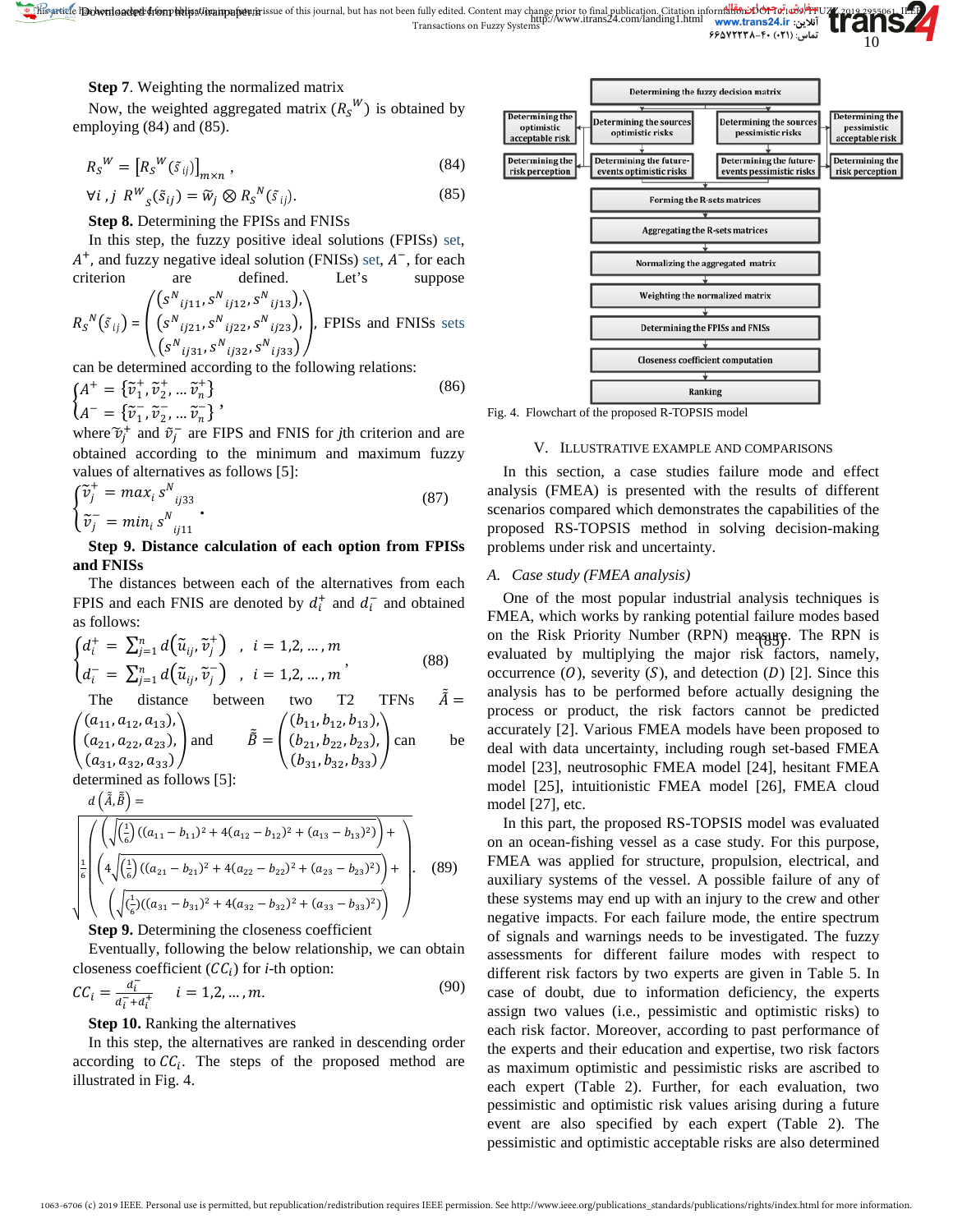on the basis of the organizational goals and expert opinions (Table 3). In this example, the risk perceptions of experts considered being zero.

TABLE II The fuzzy evaluation matrix and related risks reported by two experts

| Expert 1 $r^{PS}_{max} = 0.2, r^{OS}_{max} = 0.5$ |                                                                       |                  |                         |      |                         |                         |      |                 |                 |
|---------------------------------------------------|-----------------------------------------------------------------------|------------------|-------------------------|------|-------------------------|-------------------------|------|-----------------|-----------------|
| ID                                                | 0                                                                     | $r^{PF}$<br>max  | $r^{OF}$ <sub>max</sub> | S    | $r^{PF}$ <sub>max</sub> | $r^{0F}$ <sub>max</sub> | D    | $r^{PF}$<br>max | $r^{0F}$<br>max |
| $F_1$                                             | 0.1                                                                   | 0.1              | 0.2                     | 0.15 | 0.4                     | 0.2                     | 0.3  | 0.3             | 0.1             |
| F <sub>2</sub>                                    | 0.3                                                                   | 0.2              | 0.3                     | 0.35 | 0.25                    | 0.3                     | 0.5  | 0.2             | 0.5             |
| $F_3$                                             | 0.2                                                                   | 0.2              | 0.5                     | 0.25 | 0.1                     | 0.3                     | 0.3  | $\overline{0}$  | $\overline{0}$  |
| F <sub>4</sub>                                    | 0.5                                                                   | 0.3              | $\mathbf{0}$            | 0.15 | 0.3                     | 0.3                     | 0.1  | 0.2             | 0.2             |
| $F_5$                                             | 0.6                                                                   | 0.4              | 0.05                    | 0.4  | 0.4                     | 0.2                     | 0.35 | 0.1             | 0.1             |
| $F_6$                                             | 0.3                                                                   | 0.5              | 0.1                     | 0.6  | 0.5                     | 0.5                     | 0.1  | 0.25            | $\overline{0}$  |
|                                                   | Expert 2 $r^{PS}$ <sub>max</sub> = 0.3, $r^{OS}$ <sub>max</sub> = 0.4 |                  |                         |      |                         |                         |      |                 |                 |
| F <sub>1</sub>                                    | 0.3                                                                   | 0.2              | $\mathbf{0}$            | 0.3  | $\Omega$                | 0.1                     | 0.2  | 0.2             | 0.1             |
| F <sub>2</sub>                                    | 0.3                                                                   | 0.6              | 0.1                     | 0.35 | 0.25                    | $\mathbf{0}$            | 0.3  | 0.25            | 0.1             |
| $F_3$                                             | 0.25                                                                  | $\mathbf{0}$     | $\theta$                | 0.25 | 0.1                     | 0.1                     | 0.2  | 0.1             | 0.25            |
| F <sub>4</sub>                                    | 0.2                                                                   | 0.05             | 0.1                     | 0.15 | 0.1                     | 0.25                    | 0.5  | $\Omega$        | $\Omega$        |
| $F_5$                                             | 0.6                                                                   | 0.25             | $\theta$                | 0.3  | 0.05                    | 0.2                     | 0.6  | 0.25            | 0.3             |
| $F_6$                                             | 0.4                                                                   | $\boldsymbol{0}$ | 0.2                     | 0.5  | 0.3                     | 0.4                     | 0.3  | 0.2             | $\overline{0}$  |

| TABLE III<br>The acceptable risk matrix |     |                 |     |  |  |  |  |  |  |
|-----------------------------------------|-----|-----------------|-----|--|--|--|--|--|--|
| AR<br>- 5                               |     |                 |     |  |  |  |  |  |  |
| Pessimistic acceptable risk $(AR^P)$    |     | $0.2 \quad 0.3$ | 0.3 |  |  |  |  |  |  |
| Optimistic acceptable risk $(AR^0)$     | 0.1 | 0.1             | 0.2 |  |  |  |  |  |  |

|                                                            |  | As the first step, R-sets are determined for each |  |  |  |  |
|------------------------------------------------------------|--|---------------------------------------------------|--|--|--|--|
| evaluation using $(62)$ and $(63)$ (Table 4), and then the |  |                                                   |  |  |  |  |

evaluations are integrated via (69). Table 5 shows the aggregated results for the failure probabilities of all periods. Subsequently,  $\mathcal{C}\mathcal{C}_i$  values are obtained by calculating the distance from PNISs and FNISs, respectively. The results of the ranking procedure are enlisted in Table 6.

|                 | 0                       | S                       | D                       |
|-----------------|-------------------------|-------------------------|-------------------------|
| <b>Expert 1</b> |                         |                         |                         |
| F <sub>1</sub>  | ((0.079, 0.092, 0.167), | ((0.094, 0.108, 0.196), | ((0.208, 0.237, 0.397), |
|                 | (0.086, 0.1, 0.182),    | (0.131, 0.15, 0.272),   | (0.263, 0.3, 0.5),      |
|                 | (0.102, 0.118, 0.214)   | (0.155, 0.177, 0.321)   | (0.284, 0.324, 0.54)    |
| F <sub>2</sub>  | ((0.217, 0.252, 0.458), | ((0.253, 0.288, 0.525), | ((0.377, 0.43, 0.716),  |
|                 | (0.259, 0.3, 0.545),    | (0.307, 0.35, 0.636),   | (0.439, 0.5, 0.833),    |
|                 | (0.328, 0.381, 0.692)   | (0.390, 0.444, 0.808))  | (0.614, 0.7, 1)         |
| $F_3$           | ((0.145, 0.168, 0.305), | ((0.203, 0.232, 0.422), | ((0.263, 0.3, 0.5),     |
|                 | (0.172, 0.2, 0.363),    | (0.219, 0.25, 0.454),   | (0.263, 0.3, 0.5),      |
|                 | (0.25, 0.29, 0.527)     | (0.278, 0.317, 0.577))  | (0.263, 0.3, 0.5)       |
| $F_{4}$         | ((0.327, 0.38, 0.690),  | ((0.103, 0.118, 0.215), | ((0.075, 0.086, 0.143), |
|                 | (0.431, 0.5, 0.909),    | (0.131, 0.15, 0.272),   | (0.088, 0.1, 0.167),    |
|                 | (0.547, 0.635, 1)       | (0.167, 0.190, 0.346)   | (0.101, 0.116, 0.193)   |
| $F_{5}$         | ((0.351, 0.408, 0.741), | ((0.252, 0.288, 0.524), | ((0.285, 0.325, 0.542), |
|                 | (0.517, 0.6, 1),        | (0.350, 0.4, 0.727),    | (0.307, 0.35, 0.583),   |
|                 | (0.540, 0.627, 1)       | (0.414, 0.472, 0.858))  | (0.331, 0.378, 0.63)    |
| F <sub>6</sub>  | ((0.155, 0.18, 0.327),  | ((0.342, 0.39, 0.709),  | ((0.072, 0.083, 0.138), |
|                 | (0.259, 0.3, 0.545),    | (0.526, 0.6, 1),        | (0.088, 0.1, 0.167),    |
|                 | (0.281, 0.327, 0.595))  | (0.763, 0.87, 1)        | (0.088, 0.1, 0.167)     |

TABLE IV The obtained R-sets matrices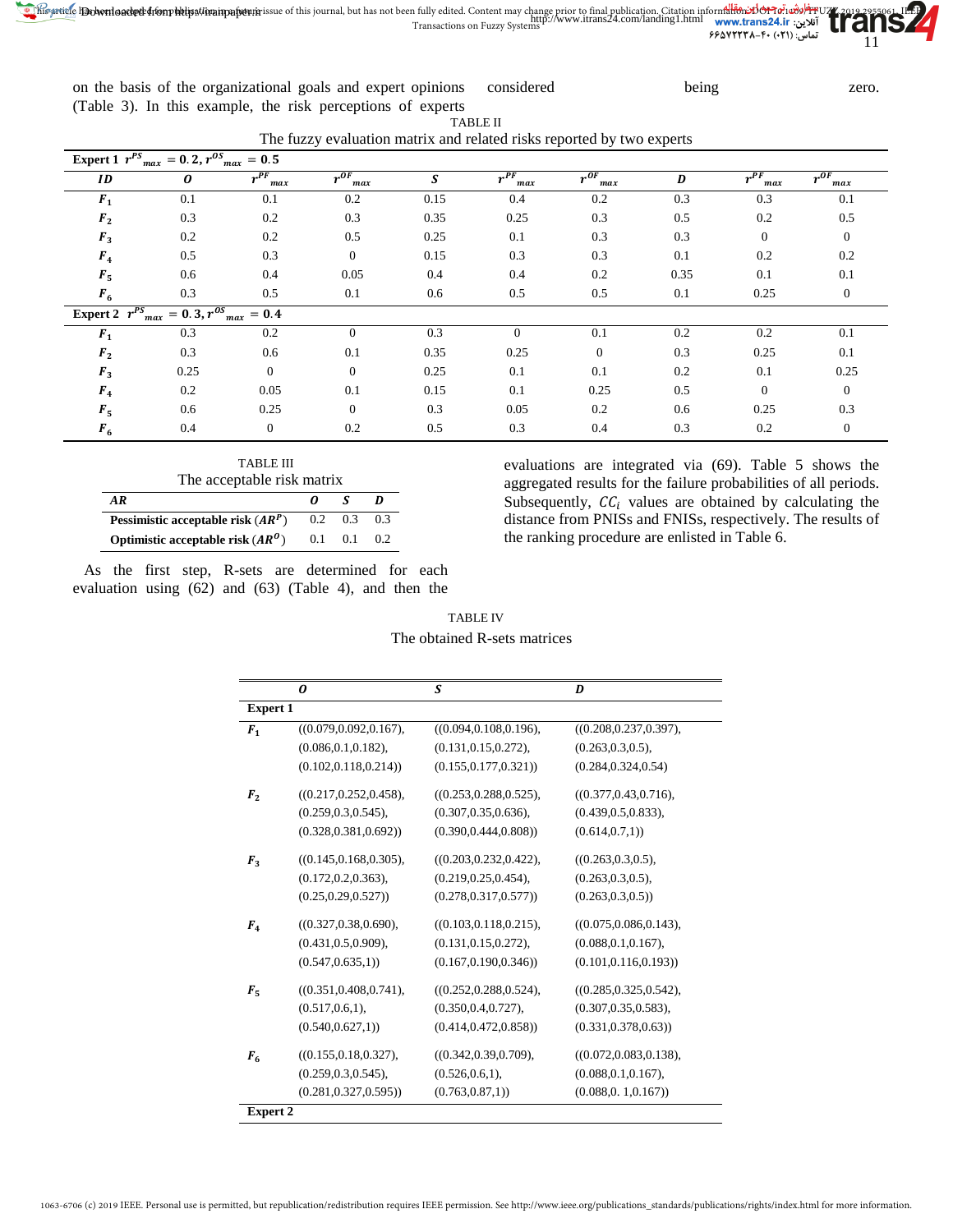| ((0.148, 0.184, 0.288), | ((0.248, 0.3, 0.469),                                                                                                                                                                                                                                   | ((0.213, 0.258, 0.379),                                                                                                                                                                                                                                    |
|-------------------------|---------------------------------------------------------------------------------------------------------------------------------------------------------------------------------------------------------------------------------------------------------|------------------------------------------------------------------------------------------------------------------------------------------------------------------------------------------------------------------------------------------------------------|
| (0.161, 0.2, 0.312),    | (0.248, 0.3, 0.469),                                                                                                                                                                                                                                    | (0.248, 0.3, 0.441),                                                                                                                                                                                                                                       |
| (0.161, 0.2, 0.312)     | (0.293, 0.354, 0.553))                                                                                                                                                                                                                                  | (0.267, 0.324, 0.476)                                                                                                                                                                                                                                      |
|                         |                                                                                                                                                                                                                                                         | ((0.205, 0.248, 0.346),                                                                                                                                                                                                                                    |
|                         |                                                                                                                                                                                                                                                         | (0.248, 0.3, 0.441),                                                                                                                                                                                                                                       |
| (0.296, 0.368, 0.574)   | (0.445, 0.539, 0.842)                                                                                                                                                                                                                                   | (0.267, 0.324, 0.476)                                                                                                                                                                                                                                      |
|                         |                                                                                                                                                                                                                                                         | ((0.192, 0.232, 0.342),                                                                                                                                                                                                                                    |
|                         |                                                                                                                                                                                                                                                         | (0.207, 0.25, 0.368),                                                                                                                                                                                                                                      |
| (0.102, 0.127, 0.198))  | (0.207, 0.25, 0.390)                                                                                                                                                                                                                                    | (0.248, 0.3, 0.441)                                                                                                                                                                                                                                        |
|                         |                                                                                                                                                                                                                                                         | ((0.059, 0.072, 0.106),                                                                                                                                                                                                                                    |
|                         |                                                                                                                                                                                                                                                         | (0.083, 0.1, 0.147),                                                                                                                                                                                                                                       |
| (0.440, 0.545, 0.851)   | (0.130, 0.157, 0.245)                                                                                                                                                                                                                                   | (0.096, 0.116, 0.170))                                                                                                                                                                                                                                     |
|                         |                                                                                                                                                                                                                                                         | ((0.409, 0.495, 0.727),                                                                                                                                                                                                                                    |
|                         |                                                                                                                                                                                                                                                         | (0.496, 0.6, 0.882),                                                                                                                                                                                                                                       |
| (0.506, 0.627, 0.980)   | (0.304, 0.368, 0.574)                                                                                                                                                                                                                                   | (0.614, 0.744, 1.094)                                                                                                                                                                                                                                      |
|                         |                                                                                                                                                                                                                                                         |                                                                                                                                                                                                                                                            |
|                         |                                                                                                                                                                                                                                                         | ((0.284, 0.344, 0.505),                                                                                                                                                                                                                                    |
|                         |                                                                                                                                                                                                                                                         | (0.330, 0.4, 0.588),                                                                                                                                                                                                                                       |
| (0.307, 0.381, 0.595)   | (0.413, 0.5, 0.781)                                                                                                                                                                                                                                     | (0.330, 0.4, 0.588))                                                                                                                                                                                                                                       |
|                         | ((0.242, 0.3, 0.469),<br>(0.242, 0.3, 0.469),<br>((0.074, 0.092, 0.144),<br>(0.080, 0.1, 0.156),<br>((0.323, 0.4, 0.625),<br>(0.403, 0.5, 0.781),<br>((0.406, 0.504, 0.787),<br>(0.484, 0.6, 0.938),<br>((0.165, 0.204, 0.319),<br>(0.242, 0.3, 0.469), | ((0.269, 0.326, 0.509),<br>(0.289, 0.35, 0.547),<br>((0.207, 0.25, 0.390),<br>(0.207, 0.25, 0.390),<br>((0.115, 0.140, 0.218),<br>(0.124, 0.15, 0.234),<br>((0.248, 0.3, 0.469),<br>(0.248, 0.3, 0.469),<br>((0.355, 0.43, 0.672),<br>(0.413, 0.5, 0.781), |

TABLE V The aggregated matrix

|                | 0                       | S                       | D                       |
|----------------|-------------------------|-------------------------|-------------------------|
| $F_1$          | ((0.216, 0.256, 0.406), | ((0.319, 0.376, 0.573), | ((0.376, 0.433, 0.625), |
|                | (0.233, 0.28, 0.437),   | (0.347, 0.405, 0.614),  | (0.446, 0.51, 0.721),   |
|                | (0.246, 0.294, 0.46)    | (0.402, 0.468, 0.697))  | (0.476, 0.543, 0.759)   |
| F <sub>2</sub> | ((0.406, 0.476, 0.712), | ((0.454, 0.520, 0.766), | ((0.504, 0.571, 0.820), |
|                | (0.438, 0.51, 0.759),   | (0.507, 0.577, 0.835),  | (0.578, 0.65, 0.907),   |
|                | (0.527, 0.608, 0.869))  | (0.661, 0.744, 0.970)   | (0.717, 0.798, 1)       |
| $F_3$          | ((0.208, 0.244, 0.405), | ((0.368, 0.424, 0.648), | ((0.404, 0.463, 0.671), |
|                | (0.239, 0.28, 0.463),   | (0.380, 0.437, 0.668),  | (0.416, 0.475, 0.684),  |
|                | (0.327, 0.380, 0.621)   | (0.428, 0.488, 0.742)   | (0.446, 0.51, 0.721)    |
| $F_{4}$        | ((0.544, 0.628, 0.884), | ((0.207, 0.241, 0.386), | ((0.130, 0.152, 0.234), |
|                | (0.660, 0.75, 0.980),   | (0.239, 0.278, 0.443),  | (0.163, 0.19, 0.289),   |
|                | (0.746, 0.833, 1)       | (0.275, 0.317, 0.506)   | (0.187, 0.218, 0.331)   |
| $F_5$          | ((0.615, 0.706, 0.945), | ((0.438, 0.502, 0.747), | ((0.578, 0.659, 0.875), |
|                | (0.750, 0.84, 1),       | (0.512, 0.58, 0.855),   | (0.651, 0.74, 0.950),   |
|                | (0.772, 0.860, 1)       | (0.592, 0.666, 0.940)   | (0.742, 0.840, 0.035)   |
| $F_6$          | ((0.294, 0.347, 0.541), | ((0.576, 0.652, 0.905), | ((0.336, 0.398, 0.573), |
|                | (0.438, 0.51, 0.759),   | (0.722, 0.8, 1),        | (0.389, 0.46, 0.657),   |
|                | (0.502, 0.583, 0.836)   | (0.861, 0.935, 1)       | (0.389, 0.46, 0.657))   |

The effectiveness of the proposed model in various scenarios of the problem was tested by using the following four other cases:

*Case 1*: Risks of experts are not considered ( $r^{PS}$ <sub>max</sub> = ase 1: Risks of experts are not considered  $(r^{rs})_{max} = 0$ .

**Case 2:** Risks of evaluations are not considered  $(r^{PF}_{max} = r^{OF}_{max} = 0)$ .

*Case 3***:** AR is considered to be zero  $(AR^P = AR^O = 0)$ .

**Case 4:** The problem is risk-free  $(r^{PS}{}_{max} = r^{OS}{}_{max} = r^{PF}{}_{max} = r^{OF}{}_{max} = 0)$ .  $r^{PF}$ <sub>max</sub> =  $r^{OF}$ <sub>max</sub> = 0).



 $0.00\ 0.10\ 0.20\ 0.30\ 0.40\ 0.50\ 0.60\ 0.70\ 0.80\ 0.90\ 1.00$ 

12

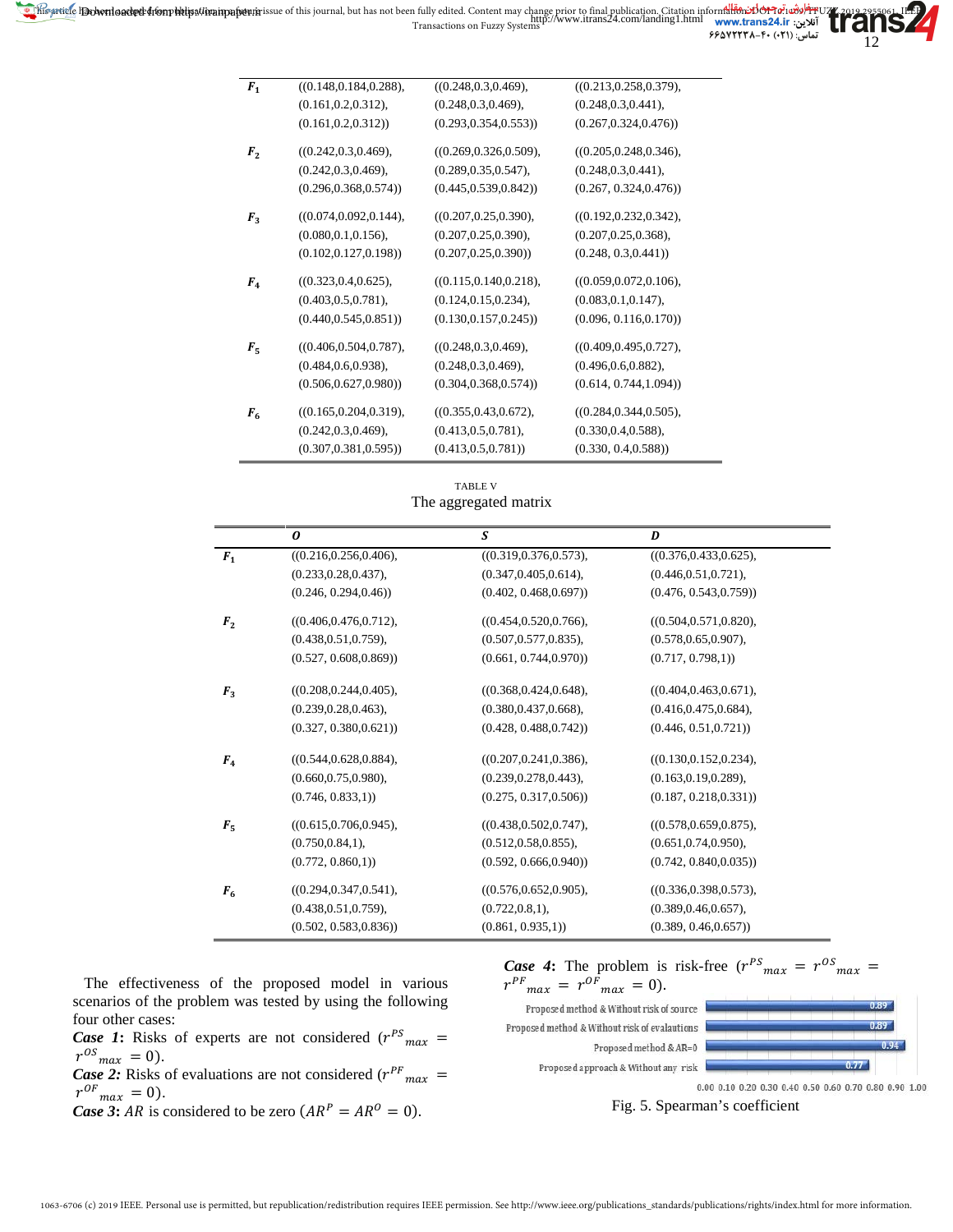



TABLE VI

Fig. 6. Results of sensitivity analysis for  $r^{OS}$ <sub>max</sub>

Fig. 7. Results of sensitivity analysis for  $r^{PS}$ <sub>max</sub>

|                | Comparison of different scenarios |                         |                            |                |                            |                   |                            |                |                            |                |
|----------------|-----------------------------------|-------------------------|----------------------------|----------------|----------------------------|-------------------|----------------------------|----------------|----------------------------|----------------|
| ID             |                                   | Default case<br>Without |                            |                | Without                    |                   |                            | Without risk   |                            |                |
|                |                                   |                         | considering the            |                | considering the            |                   |                            |                |                            |                |
|                |                                   |                         | source risks               |                |                            | evaluations risks |                            |                |                            |                |
|                | $\mathcal{C}\mathcal{C}_i$        | Rank                    | $\mathcal{C}\mathcal{C}_i$ | Rank           | $\mathcal{C}\mathcal{C}_i$ | Rank              | $\mathcal{C}\mathcal{C}_i$ | Rank           | $\mathcal{C}\mathcal{C}_i$ | Rank           |
| $F_1$          | 1.273                             | 6                       | 1.2                        | 6              | 1.268                      | 5                 | 1.289                      | 5              | 1.195                      | 5              |
| F <sub>2</sub> | 1.842                             | 2                       | 1.768                      | 3              | 1.814                      | 3                 | 1.85                       | $\overline{c}$ | 1.375                      | 3              |
| $F_3$          | 1.291                             | $\overline{4}$          | 1.207                      | 5              | 1.276                      | $\overline{4}$    | 1.312                      | $\overline{4}$ | 1.292                      | 6              |
| $F_4$          | 1.273                             | 5                       | 1.224                      | $\overline{4}$ | 1.267                      | 6                 | 1.283                      | 6              | 1.217                      | $\overline{4}$ |
| $F_5$          | 2.202                             |                         | 2.168                      |                | 2.196                      | 1                 | 2.193                      |                | 2.16                       |                |
| $F_6$          | 1.829                             | 3                       | 1.775                      | 2              | 1.825                      | $\overline{2}$    | 1.831                      | 3              | 1.177                      | $\overline{c}$ |

Table 6 present the results of the above four described cases, indicating discrepancies emerging from different risk configurations in the problem. Further, Spearman's correlation coefficients between the results of the proposed models and the four scenarios, namely, without considering the source risks, without considering the evaluations risks, without *AR*, and without risks are illustrated in Fig. 5.

# *1) Sensitivity analysis of different risk values*

In this section, the aim is to investigate the sensitivity of different values of risk parameters  $(r^{PS}{}_{max}, r^{OS}{}_{max}, r^{PF}{}_{max}, \text{and} r^{OF}{}_{max})$  on the ranking results, hence, for each risk parameter three different sensitivity levels ( $\alpha$ ), i.e.,  $\alpha = 0.25$ ,  $\alpha = 0.5$ , and  $\alpha = 0.75$ are considered while other parameters are assumed to be constant. Now, for each risk level by multiplication of each sensitivity level into the reported risk value, the corresponding closeness coefficient and ranking values are calculated, and the results of all cases are compared with each other. It is noteworthy that  $\alpha = 1$  is the same as the default case study. The related outcomes for each level of sensitivity case are shown in Table 7. Moreover, the different ranking results of each risk parameters in each sensitivity level are depicted by Figs. 6-9.

# *B. Discussion and managerial implications*

Risk factors behave as influential operators and cause deviations between the assessed numbers and the real ones. The proposed *R-sets* can consider the deviated and primary evaluated values of fuzzy membership function due to risks of the information source and the future events

simultaneously by taking into account different degrees of possibility through pessimistic-optimistic T2 TFNs. It can be employed that when the membership values posed to great risk or the outputs of different sources are conflicting; the organizations might select the robust results using the *R-sets* methodology.

- In real-world problems, the maximum pessimistic and optimistic risks of an information source can be determined based on static or dynamic measures. In the static approach, the mentioned risks can be determined using past historical records of the studied source. In the dynamic method, the risks can be quantified by investigating the affecting risk factors on the source or using dynamic measures when there are multiple information sources such as distance [28] or entropy measures [29].
- The R-sets methodology has been developed based on T2 TFNs and R-numbers concepts such as future-events risks, acceptable risks, and risk perception. Moreover, it uses some R-numbers operations such as distance measures and defuzzification techniques for fuzzy ranking and decisionmaking, similar what has been proposed in RS-TOPSIS method. As it discussed in Introduction the main differences between proposed R-sets and R-numbers are that R-sets has been proposed to model variability of membership function instead of the  $x$  values and the R-sets consider the risks of the information sources too. Moreover, unlike R-numbers, in R-sets the pessimistic and optimistic risks are defined as the influential factors, which make the membership function becomes lesser and higher,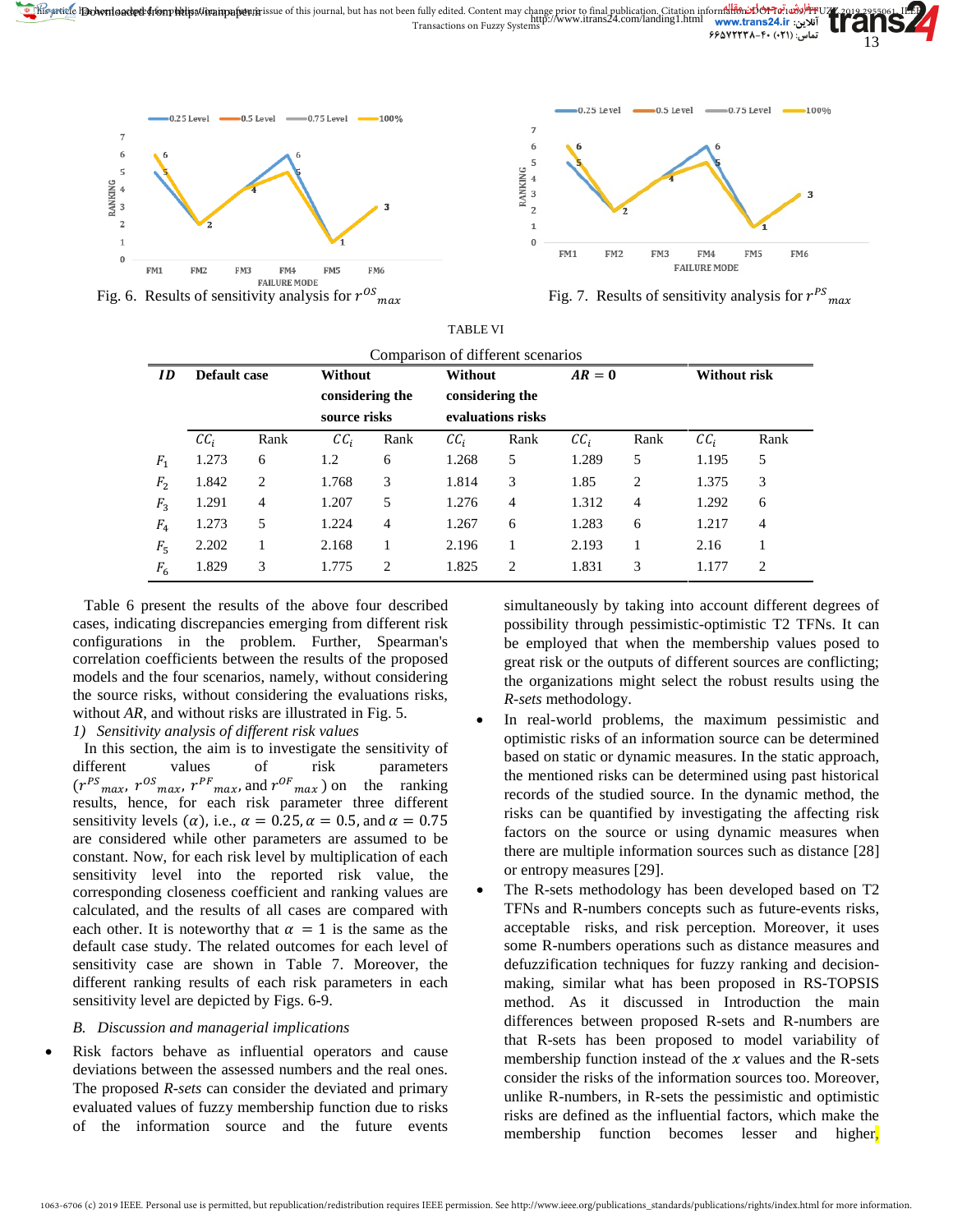respectively, so different relations are not defined for beneficial and non-beneficial values. Hence, the decisionmakers should define the pessimistic and optimistic risks according to this definition.

- As proposed in this study, *R-sets* can be used to address various risk scenarios. Accordingly, the proposed methodology can be adopted, and organizations and decision-makers can define these parameters considering the acceptable degree of optimistic/pessimistic risk in real applications.
- Similar to R-number methodology, different outcomes were obtained in the presented case studies, when the *R-sets* methodology was used. This highlights the flexibility and efficiency of the method in terms of risk-related problems. Therefore, the outcome of the *R-sets* can be considered as a robust solution.
- The effects of different risk levels in the second case study were investigated by performing sensitivity analysis and comparing them; it is observed that different values of risk parameters (the pessimistic and optimistic source and future events risks) lead to different results. Moreover, the results show that the most discrepancies between the results in various sensitivity analyses have occurred in the case of  $r^{OS}$ <sub>max</sub> and  $r^{OF}$ <sub>max</sub>, due to the high level of these risk parameters respect to  $r^{PS}_{max}$  and  $r^{PF}_{max}$ . Besides, it is seen that in all cases and for all risk values,  $FM<sub>5</sub>$  is the most critical failure mode.

The *R-sets* methodology could be best for problems with fuzzy membership functions and high levels of precision, such as safety or environment-related problems where a wrong decision could have serious consequences.



Fig. 9. Results of sensitivity analysis for  $r^{PF}$  $max$ 

| Sensitivity<br>level $(\alpha)$ | Type of<br>risk         | <b>Results</b> $F_1$ |                   | $F_2$               | $F_3$ and $F_4$ | $F_4$          | $\mathbf{F}_5$ and $\mathbf{F}_6$ | $F_{16}$                    |
|---------------------------------|-------------------------|----------------------|-------------------|---------------------|-----------------|----------------|-----------------------------------|-----------------------------|
|                                 | $r^{0S}{}_{max}$        | $cc_i$               | 1.188             | 1.751974            | 1.197912        | 1.211905       | 2.141294                          | 1.754751                    |
|                                 |                         | Rank                 | 6                 | $\mathfrak{Z}$      | $\mathbf{5}$    | $\overline{4}$ | $\mathbf{1}$                      | $\mathcal{D}_{\mathcal{L}}$ |
|                                 |                         | $cc_{i}$             | 1.297179          | 1.871297            | 1.314066        | 1.296927       | 2.237908                          | 1.861651                    |
| 0.25                            | $r^{PS}{}_{max}$        | Rank                 | $5^{\circ}$       | 2                   | $\overline{4}$  | 6              | $\mathbf{1}$                      | 3                           |
|                                 | $r^{0F}$                | $cc_i$               | 1.268812          | 1.81745             | 1.281396        | 1.266719       | 2.187541                          | 1.818137                    |
|                                 | max                     | Rank                 | $5^{\circ}$       | $\mathcal{E}$       | $\overline{4}$  | $6 \quad$      | $1 \qquad \qquad$                 | $\overline{2}$              |
|                                 |                         | $cc_i$               | 1.192231          | 1.756597            | 1.199564        | 1.217275       | 2.149283                          | 1.764965                    |
|                                 | $r^{PF}{}_{max}$        | Rank                 | $6\degree$        | $3 \quad \text{or}$ | $5^{\circ}$     | $4\degree$     | $1 \qquad \qquad$                 | $\overline{2}$              |
|                                 | $r^{OS}{}_{max}$        | $cc_i$               | 1.211957          | 1.779708            | 1.222724        | 1.230366       | 2.163281                          | 1.778338                    |
|                                 |                         | Rank                 | 6                 | 2                   | $\mathfrak{F}$  | $\overline{4}$ | $\mathbf{1}$                      | 3                           |
|                                 | $r^{PS}_{\ \ max}$      | $cc_i$               | 1.289513          | 1.860712            | 1.306829        | 1.289684       | 2.224872                          | 1.850661                    |
| 0.5                             |                         | Rank                 | $6 \quad$         | 2                   | $\overline{4}$  | $5^{\circ}$    | $1 \qquad \qquad$                 | 3                           |
|                                 | $r^{0F}{}_{max}$        | $cc_i$               | 1.271292          | 1.825731            | 1.285672        | 1.269991       | 2.191701                          | 1.822224                    |
|                                 |                         | Rank                 | $5^{\circ}$       | 2                   | $4\degree$      | 6              | $1 \qquad \qquad$                 | 3                           |
|                                 |                         | $cc_i$               | 1.278517          | 1.844268            | 1.295258        | 1.279875       | 2.204683                          | 1.836986                    |
|                                 | $r^{PF}$ <sub>max</sub> | Rank                 | 6                 | $2^{n}$             | $\overline{4}$  | 5 <sup>5</sup> | $1 \quad \cdots$                  | $\mathcal{R}$               |
|                                 |                         | $cc_i$               | 1.240555          | 1.80981             | 1.254001        | 1.251402       | 2.183015                          | 1.803572                    |
|                                 | $r^{os}{}_{max}$        | Rank                 | 6                 | 2                   | $\overline{4}$  | $\mathbf{5}$   | $\mathbf{1}$                      | $\mathcal{F}$               |
|                                 | $r^{PS}$                | $cc_i$               | 1.282536          | 1.850708            | 1.300197        | 1.282811       | 2.212072                          | 1.840164                    |
| 0.75                            | max                     | Rank                 | $6 \qquad \qquad$ | 2                   | $\overline{4}$  | 5              | $\mathbf{1}$                      | $\mathfrak{Z}$              |
|                                 | $r^{0F}$                | $cc_i$               | 1.273742          | 1.833667            | 1.289907        | 1.273175       | 2.19572                           | 1.826247                    |
|                                 | max                     | Rank                 | 5                 | 2                   | $\overline{4}$  | 6              | $\mathbf{1}$                      | $\mathcal{R}$               |
|                                 | $r^{PF}$                | $cc_i$               | 1.277348          | 1.84278             | 1.29468         | 1.278118       | 2.202192                          | 1.833654                    |
|                                 | max                     | Rank                 | 6                 | 2                   | $\overline{4}$  | 5              | $\mathbf{1}$                      | 3                           |

TABLE VII Results of different sensitivity levels